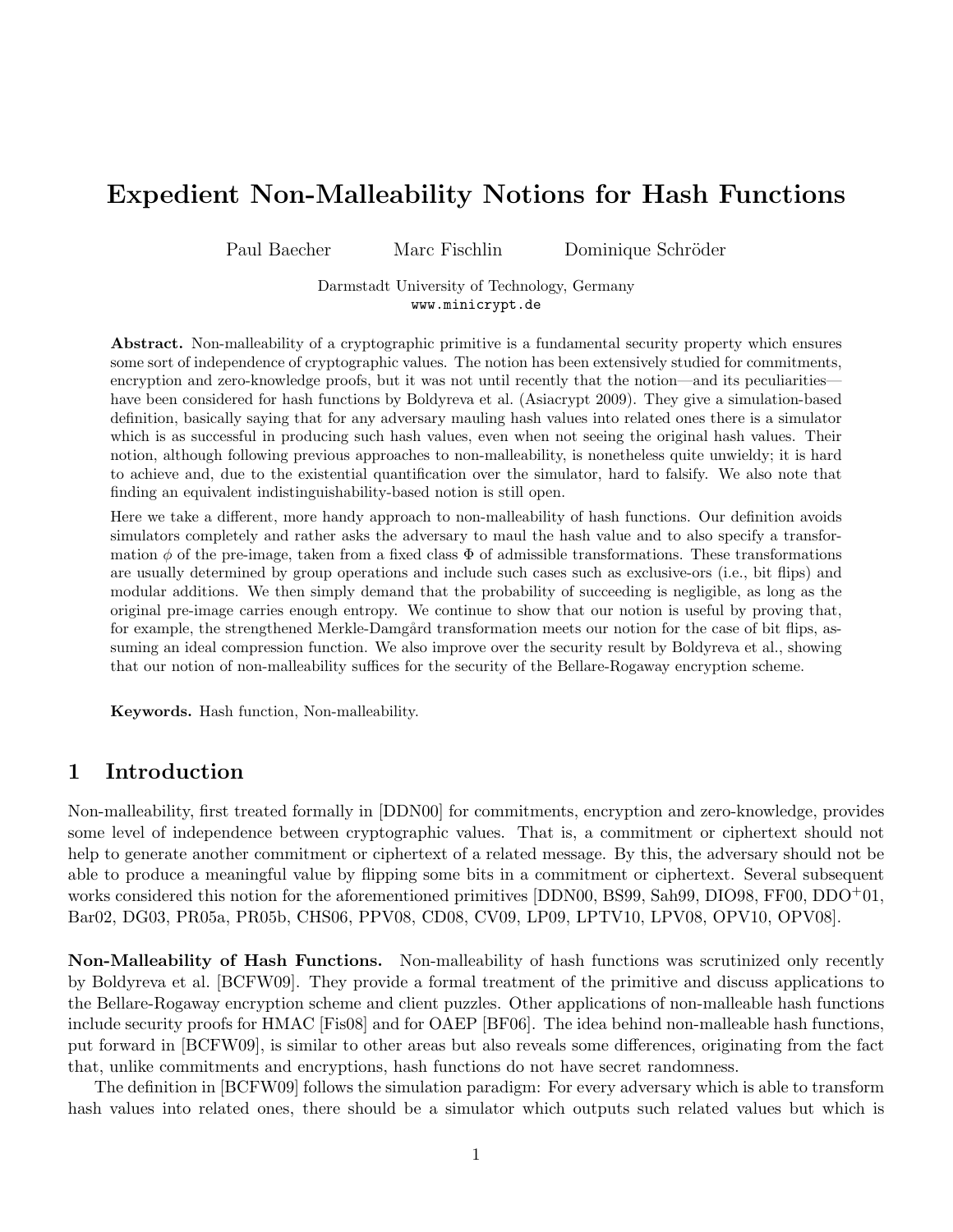denied the original values. This ensures independency of cryptographic values because given the value does not facilitate the task. However, the definition in [BCFW09] comes with several deficiencies:

- The requirement is quite strong: the hash function must not for instance leak individual bits of the input, or else the adversary would gain a significant advantage over any simulator by learning the hash value. While this seems to be a desirable goal for commitments and encryption, and possibly for some hash function applications, in general leaking some bits may not do harm to the fact that one mauls a hash value into something meaningful. Hence, it would be preferable to separate the notions of non-malleability and of pre-image hiding.
- The existential quantification over the simulator makes it hard to falsify (cf. Naor's work on cryptographic assumptions [Nao03]) the property for a specific hash function: one would need to show that for some adversary no appropriate simulator whatsoever exists. This is contrast to other desirable hash function properties like collision resistance.
- The definition in [BCFW09] covers pathological hash functions like constant functions: since the hash value does not lend any additional power to the adversary—after all, it is a constant— such a function is trivially non-malleable. Intuitively, though, for such functions it is easy to find related hash values and to determine hash values of the pre-image with some bits flipped. One can rule out such pathological functions by demanding collision-resistance or unpredictability, but this would introduce another assumption (which is somewhat unrelated, as we discuss).
- As discussed in [BCFW09], finding an alternative indistinguishability-based approach as for commitments and encryption seems to be hard. Very often, though, such a notion is easier to work with for proofs where the hash functions are used within larger schemes.

Non-Malleability goes Handy. We overcome the above problems by reverting to the core idea behind non-malleability: it should be hard to modify a given hash value such that the pre-image is affected in a controlled way. In contrast, the simulation-based approach somewhat guarantees more than this, by ensuring that the hash values are absolutely useless for doing so; this is formalized by having a simulator approximating the adversary's strategy but without learning the hash value.

Typically, the simulator in non-malleability proofs for hash functions runs a copy of the adversary, creates a fake hash value and presents it to the adversary in order to produce a related output. This, however, inhibits some designs which may otherwise guarantee the required "mauling resistance". As an example, if the hash function leaks a single bit of the input, then this clearly violates the simulation technique above. Nonetheless, determining a related hash value may still be hard for the adversary, because of the large unknown input portion. In fact, since practically designed hash functions should ensure that small changes in the input affect all output bits ("avalanche effect") it is likely that most hash functions would still withstand such mauling attacks: the adversary would still need to "control" the effect on the other bits. We note that the avalanche effect, albeit seemingly necessary, is not known to provide our desired level of non-malleability.<sup>1</sup>

We formalize the above non-malleability approach following related-key attacks on pseudorandom functions [Knu92, Bih94, BK04, Luc04]. There, the adversary can query the pseudorandom function with secret key k on values, but also specify a transformation  $\phi$  of the key to receive values for related key  $\phi(k)$ . The class  $\Phi$  of admissible functions  $\phi$  is usually restricted, else achieving security in this setting is impossible [BK03].

In our case, we hand the adversary a hash value  $y$  of an unknown pre-image  $x$  and ask her to specify a transformation  $\phi \in \Phi$  from a class of admissible transformations, together with a hash value  $y^*$ . The adversary

<sup>&</sup>lt;sup>1</sup>We also note that the idea of reverting to basic modification attacks does not seem to be applicable to non-malleable commitments or encryptions in a reasonable way; the latter primitives are designated to hide the messages, whereas hash functions are a-priori not meant to provide such a guarantee.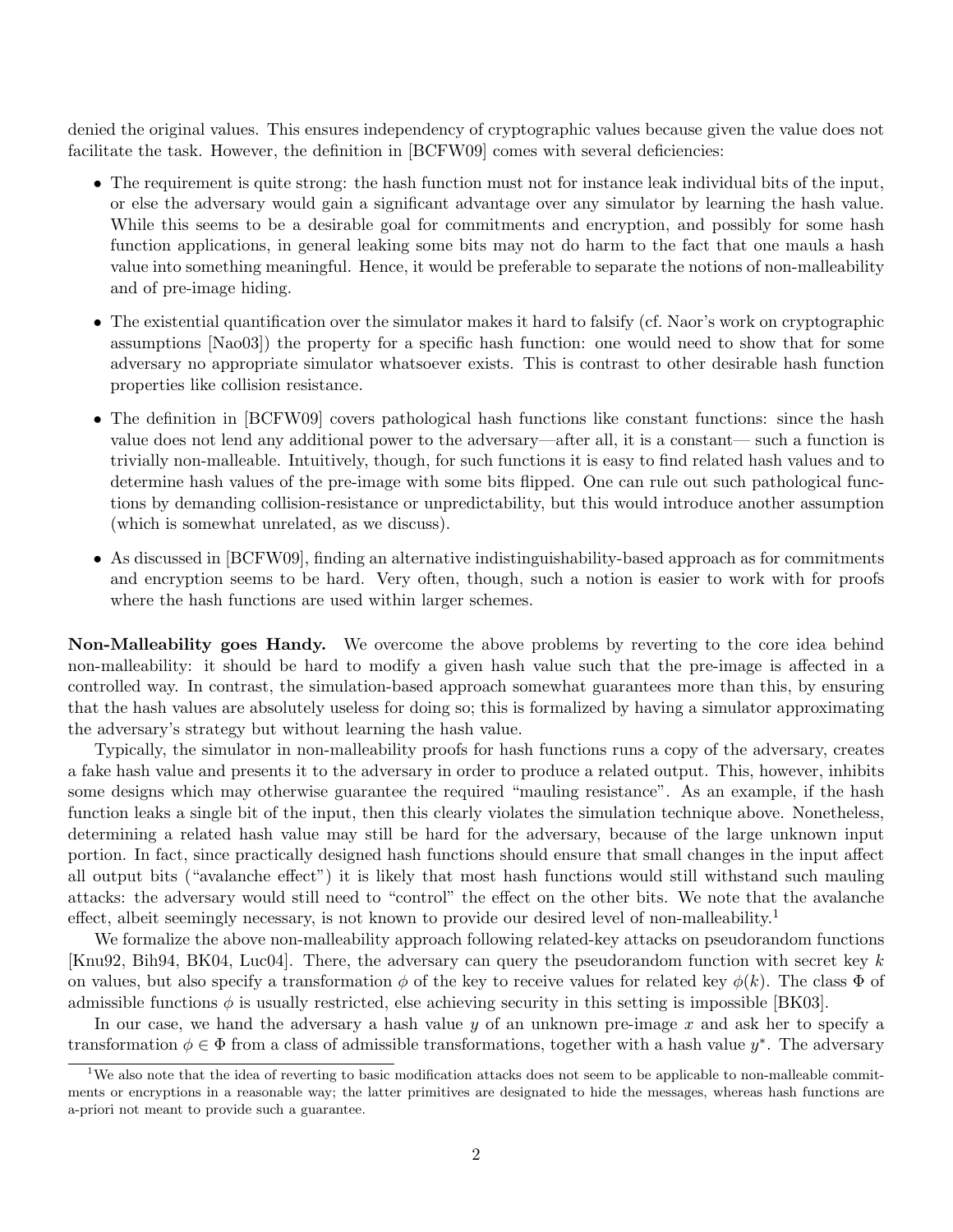wins if  $x^* = \phi(x)$  hashes to  $y^*$ ; to avoid trivial copy-attacks, we also demand that  $x^* \neq x$ . Non-malleability now requires that the probability of the adversary winning is negligible, implying that the (adversarially chosen) distribution of the unknown pre-image x contains super-logarithmic min-entropy. We denote this notion by Φ-non-malleability.

Similar to related-key attacks on pseudorandom functions, we cannot hope to achieve our notion of Φ-nonmalleability for arbitrary classes  $\Phi$  of transformations. Still, it comprises a large set of interesting transformation. For example, it contains the important class of all "bit flips",  $\phi_{\delta}(x) = x \oplus \delta$  for all  $\delta$ , for which we denote the notion by  $\oplus$ -non-malleability. More generally, one may consider any operations over groups, like  $\phi_{\delta}(x) = x + \delta \mod 2^n$  to capture modular additions. For a group  $(G, \odot)$  and such group-induced transformations  $\phi_s^{\odot}$  $\delta(x) = x \odot \delta$  we speak of  $\odot$ -non-malleability.

Applying our Non-Malleability Notion. We show that our notion  $\odot$ -non-malleability is strictly weaker than the simulation-based approach of Boldyreva et al. [BCFW09]. This, per se, would not be an interesting result, unless we can prove that the notion is still useful or enriches the class of suitable hash functions. We show both.

Clearly, since simulation-based non-malleability implies  $\odot$ -non-malleability, we can immediately conclude from the construction in [BCFW09] that  $\odot$ -non-malleable (and thus  $\oplus$ -non-malleable) hash functions can be derived under standard assumptions in principle. However, one of the ideas behind our notion is to give more guidance on how to design practical hash functions, and we rather envision more practical constructions from ⊕-non-malleable hash functions.

As for positive results, we show that the strengthened Merkle-Damgård, achieves the notion of  $\oplus$ -nonmalleability if we assume an ideal compression function, emphasizing that restricting the class of admissible transformations allows to derive non-trivial non-malleability statements. Some of our results are also negative, though. We show that, due to length extension attacks, (strengthened) Merkle-Damgård is not  $\Phi$ -non-malleable for a large class of transformations, even if we model the compression function as a random oracle. We also indicate that the Matyas-Meyer-Oseas (MMO) construction where one adds the input message to the output of a cipher shows some weaknesses when it comes to  $\oplus$ -non-malleability. More precisely, our result says that, if the compression function can be an arbitrary ⊕-non-malleable function, then MMO may not preserve this property. However, note that MMO itself assumes that the compression function is a block cipher, hence our result does not immediately apply to hash functions built from MMO like Skein [FLS+08].

We finally show that ⊕-non-malleability suffices to show the Bellare-Rogaway (BR) encryption scheme [BR93] to be chosen-ciphertext secure, where a message is encrypted via  $(f(r), G(r) \oplus m, H(r||m))$  for trapdoor permutation f, random r and hash functions G and H. Boldyreva et al. [BCFW09] prove that (simulationbased) non-malleability of  $H$  suffices, as long as  $G$  is still treated as a random oracle. To be precise, they also require H to be collision-resistant and perfectly one-way [Can97], hiding all information about the pre-image. Here we improve over their result and show the BR scheme is chosen-ciphertext secure (for random oracle  $G$ ), as long as  $H$  is  $\oplus$ -non-malleable and perfectly one-way. This is an example where hiding the entire pre-image is now welcome and made explicit.

Other Related Work. "Bit-flipping" attacks have been known for a long time. It is the achievement of works like [DDN00] to put them into a general and formal framework and show how to avoid them and how to apply this security property. As explained above, our definition of Φ-non-malleability follows this line. It is inspired by the notion of related-key attacks [Bih94, Knu92, BK03] and the fact that the definition of Boldyreva et al. [BCFW09] is quite bulky.

It should be mentioned that a similar notion to ⊕-non-malleability appeared previously in Shoup's attack on the OAEP proof [Sho01]. Shoup gives an ad-hoc definition for XOR-malleable trapdoor permutations, i.e., trapdoor permutations which succumb to such bit-flip attacks, and he shows that OAEP is insecure when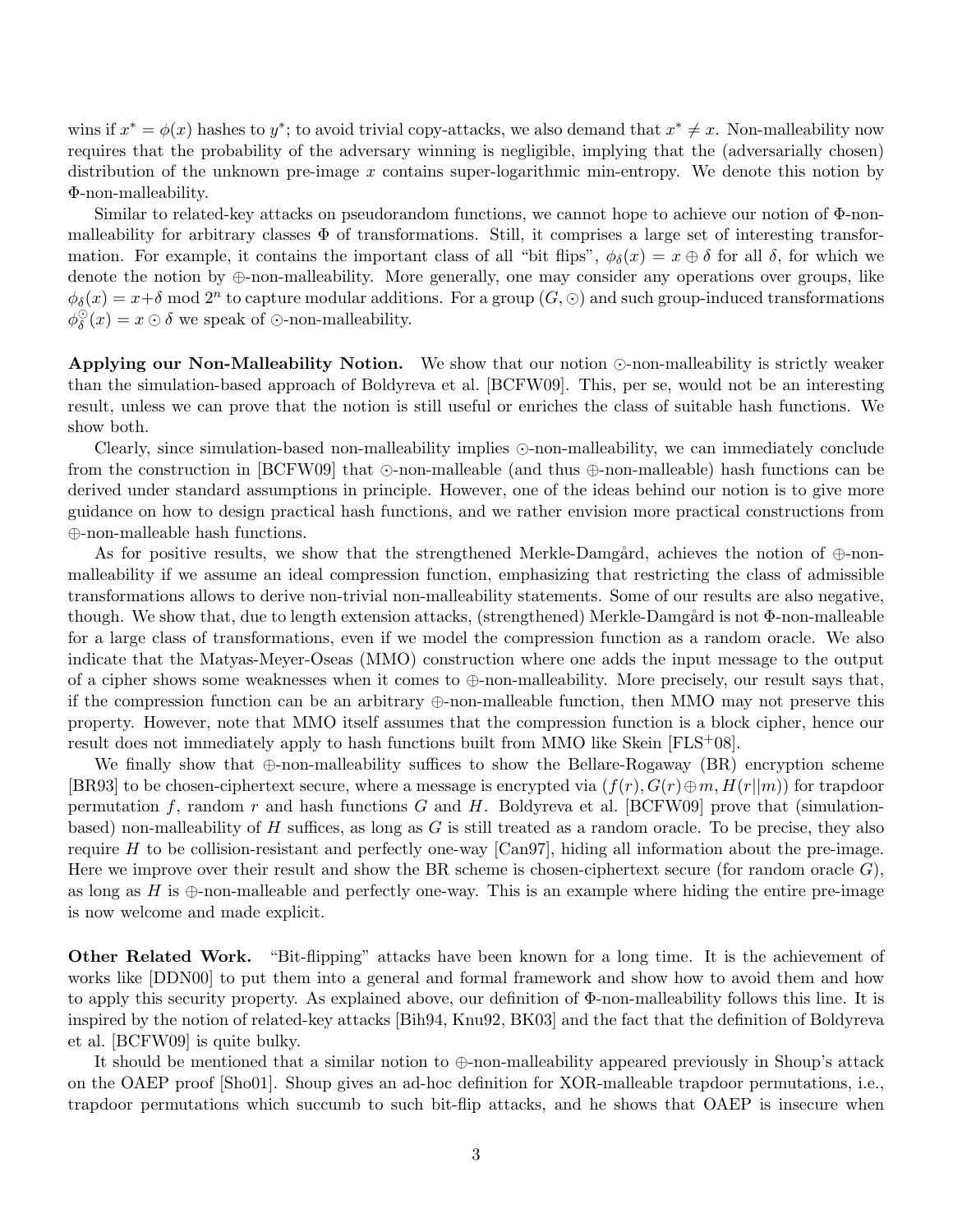instantiated with such a permutation. His notion, besides demanding the opposite of non-malleability, is slightly different (and incomparable) to ours in the sense that the adversary runs on a given difference  $\delta$  and is not allowed to choose the distribution of inputs to the permutation. Our work here provides a positive, more expedient notion of non-malleable hash functions.

# 2 Preliminary Definitions

NOTATIONS. If x is a bit string then |x| denotes its length and  $x_i$  the *i*th bit, whereas the least significant bit is at position  $i = 0$ ; a bit position i is modulo |x|. By x||y we denote the concatenation of two strings x and y and assume that it has the lowest evaluation priority. We assume (unless indicated otherwise) that all algorithms run in "probabilistic polynomial-time". If A is a set, we write  $a \leftarrow A$  to indicate that a is picked uniformly at random from this set. The same syntax is used if  $A$  is a distribution ( $a$  is then drawn accordingly) and if  $A(\cdot)$  is an algorithm, then a denotes its output. When dealing with a concatenated bit string  $x_0||x_1$ where  $|x_0| = |x_1|$ , we often write left-hand (or right-hand) side to refer to  $x_0$  (or  $x_1$ ) and function split $(b, x_0||x_1)$ returns  $x_b$ . Functions poly( $\lambda$ ) and negl( $\lambda$ ) denote any function that is polynomial in  $\lambda$  and negligible in  $\lambda$ , respectively. The security parameter is denoted by  $1^{\lambda}$ . All logarithms are base 2.

The following definition captures a very general notion of hash functions, allowing also probabilistic schemes:

**Definition 2.1 (Hash function)** A hash function  $\mathcal{H} = (HK, H, HVf)$  consists of algorithms, where

**Ken Generation.** HK(1<sup> $\lambda$ </sup>) outputs a key K which implicitly defines a domain  $D(K)$ ,

Evaluation. H for inputs K and  $x \in D(K)$  evaluates to a value  $y \in \{0,1\}^*$ , and

**Verification.** HVf returns a decision bit for inputs  $K, x, y$ .

It is required for any  $K \leftarrow \mathsf{HK}(1^{\lambda})$ , any  $x \in D(K)$ , and any  $y \leftarrow \mathsf{H}(K,x)$  that  $\mathsf{HVf}(K,x,y)$  outputs 1.

We often require probability distributions to be non-trivial with regard to predictability. This means that it should be hard to predict which element is drawn from a given distribution when sampled, even in the presence of additional information in terms of a hint about the sample. We formalize this requirement as conditional min-entropy and resort to an equivalent formulation via predictors by [ADW09].

**Definition 2.2 (Conditional min-entropy)** The conditional min-entropy of a distribution  $\mathcal X$  conditioned on distribution Z is

 $\tilde{\mathbf{H}}_{\infty}(\mathcal{X}|\mathcal{Z}):=-\log\max_{\mathcal{A}}\Pr\left[\mathcal{A}(\mathcal{Z})=\mathcal{X}\right]$ 

where the probability is taken over the random coins of  $A$ ,  $\mathcal Z$  and  $\mathcal X$ .

In our case, the distribution  $\mathcal Z$  is often dependent on  $\mathcal X$ , e.g., a function of  $\mathcal X$ .

# 3 Defining Non-Malleability

We first present the original definition from Boldyreva et al. [BCFW09], before introducing our notion of Φ-non-malleability and discussing their relationship.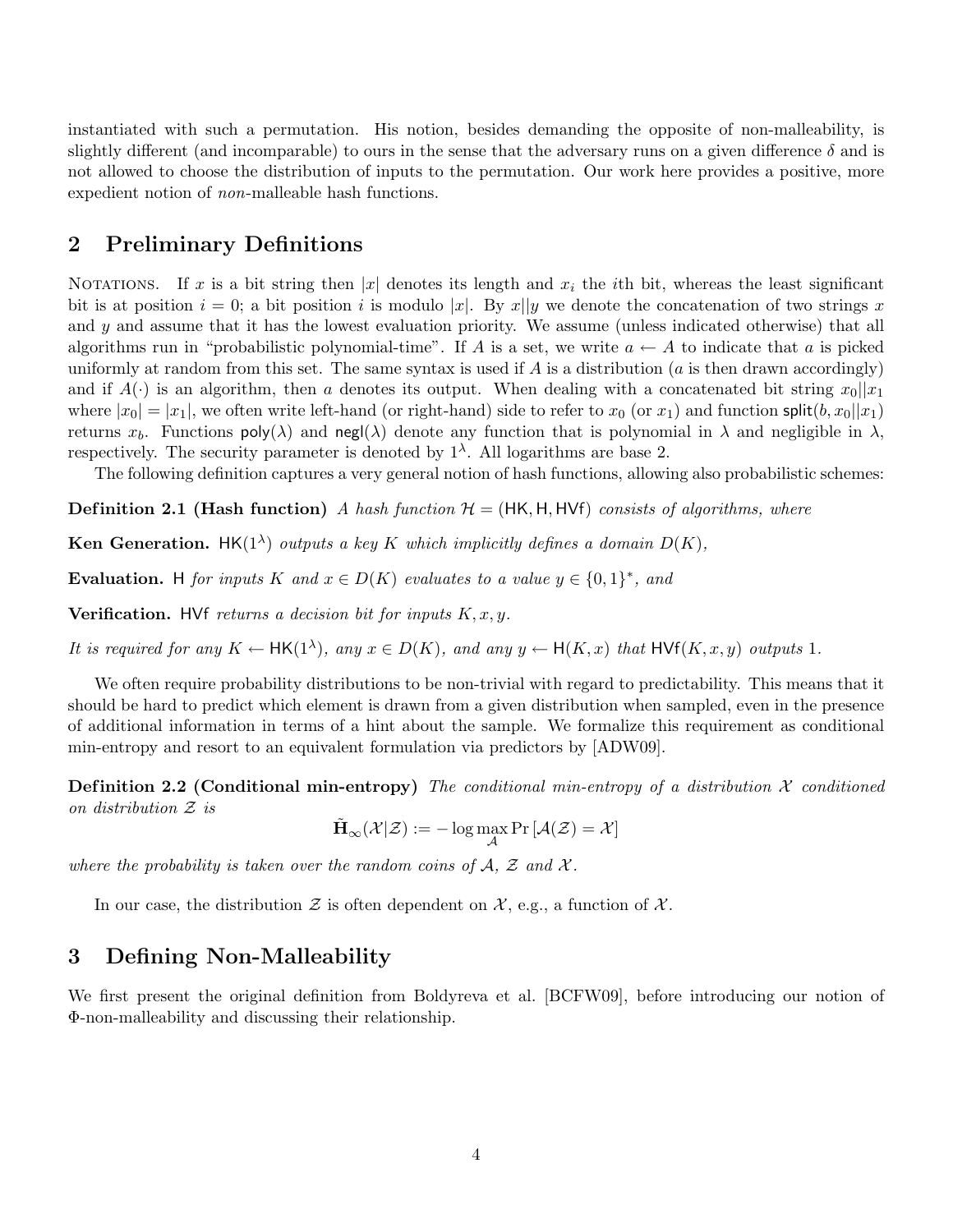#### 3.1 Simulation-Based Non-Malleability

The idea of simulation-based non-malleability originates from [DDN00], where it has been defined, among others, for private key encryption. It states, intuitively, that for given ciphertext  $C(x)$  of a message x, it should be computationally hard to find  $C(x^*)$  where x and  $x^*$  are related in some interesting way. In their recent work Boldyreva et al. [BCFW09] provide a simulation-based definition of non-malleable hash functions. This definition constitutes the natural translation of simulation-based non-malleable encryption: For given  $H(x)$ , it should be computationally hard to find  $H(x^*)$  where x and  $x^*$  are meaningfully related, defined via a relation R form a class of relations  $\mathcal{R}$ .

As with any simulation-based definition, the hardness of finding  $x$  and  $x^*$  is expressed over the probability that an efficient attacker is not significantly more successful than a simulator in an idealized version of the same task. That means, it is required that for any efficient attacker there exists a corresponding simulator that does just as well. In this specific case, both algorithms have to output  $x^*$  eventually, but the attacker is given  $H(x)$ while the simulator does not have access to  $H(x)$ . The following definition is almost verbatim from [BCFW09] with a minor change (discussed afterwards):

**Definition 3.1 (NM-Hash)** A hash function  $\mathcal{H} = (HK, H, HVf)$  is called non-malleable (with respect to probabilistic algorithm hint and relation class R) if for any PPT algorithm  $A = (A_d, A_v, A_x)$  there exists a PPT algorithm  $S = (S_d, S_x)$  such that for every relation  $R \in \mathcal{R}$  the difference

$$
\Pr\left[\mathbf{Exp}_{\mathcal{H},\mathcal{A}}^{nmh-1}(\lambda) = 1\right] - \Pr\left[\mathbf{Exp}_{\mathcal{H},\mathcal{S}}^{nmh-0}(\lambda) = 1\right]
$$

is negligible, where:

 $Experiment\; \text{Exp}_{\mathcal{H}, \mathcal{A}}^{nmh\text{-}1}(\lambda)$  $K \leftarrow \mathsf{HK}(1^\lambda)$  $(\mathcal{X},\mathit{st}_d) \leftarrow \mathcal{A}_d(K)$  $x \leftarrow \mathcal{X}(1^{\lambda}),\ h_x \leftarrow \mathsf{hint}(K,x)$  $y \leftarrow H(K, x)$  $(y^*, st_y) \leftarrow \mathcal{A}_y(y, h_x, st_d)$  $(x^*, r) \leftarrow \mathcal{A}_x(x, st_y)$ Return 1 iff  $R(\mathcal{X}, x, x^*, r)$  $\wedge$   $(x, y) \neq (x^*, y^*)$ ∗  $\wedge$  HVf $(K, x^*, y^*) = 1$  $Experiment\; \text{Exp}_{\mathcal{H}, \mathcal{S}}^{nmh-\theta}(\lambda)$  $K \leftarrow \mathsf{HK}(1^{\lambda})$  $(\mathcal{X}, st_d) \leftarrow \mathcal{S}_d(K)$  $x \leftarrow \mathcal{X}(1^{\lambda}),\ h_x \leftarrow \mathsf{hint}(K,x)$  $(x^*, r) \leftarrow \mathcal{S}_x(h_x, st_d)$ Return 1 iff  $R(\mathcal{X}, x, x^*, r)$ 

where X denotes a distribution that is chosen by the attacker  $A_d$  or simulator  $S_d$  and st stands for state information passed among the algorithms. H is called entropically non-malleable if the above only holds for algorithms  $\mathcal{A}_d$  and  $\mathcal{S}_d$  that output distributions X such that  $\mathbf{H}_{\infty}(\mathcal{X}|\textbf{HK},\text{hint}) \in \omega(\log \lambda)$ .

A wealth of remarks is presented in the original work; we only comment on the most important details:

- Both experiments provide the algorithms with a hint  $h_x$ , which reflects information about x that might have been collected from previous actions, such as other protocol executions that involve x.
- The informal statement that x and  $x^*$  are related in a meaningful way is represented by quantification over a class of relations R. Ideally, we would want to allow any relation, but subtle technicalities described in [BCFW09] demand that the set of all possible relations is restricted; the definition becomes unachievable otherwise. This restriction can be expressed by excluding the problematic relations from R.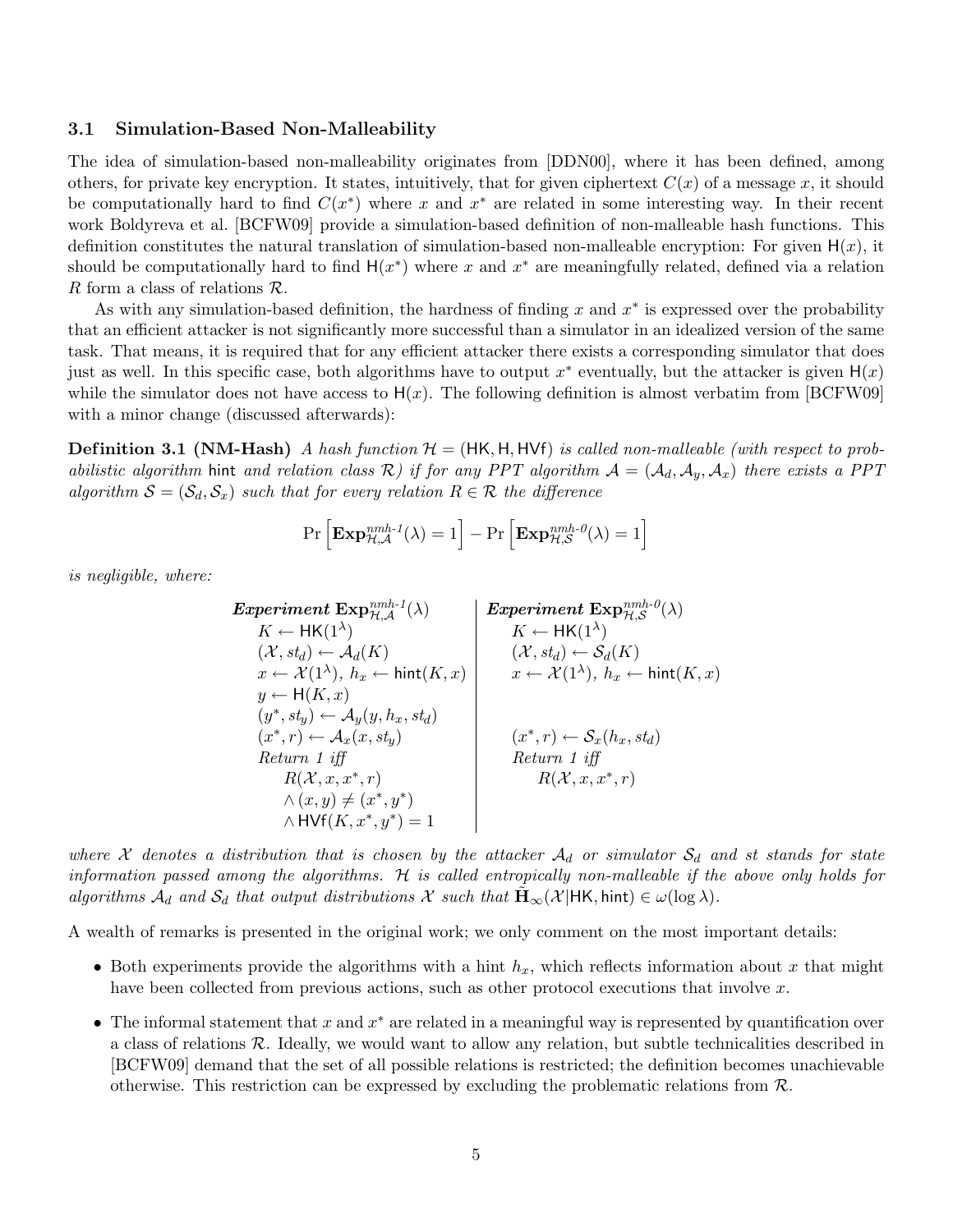- We introduced a small change concerning the output of  $A_x$  and  $S_x$  as well as the relation. In particular, the original definition omits the value  $r$  which gives the attacker a little more control over the relation. By specifying a parameter r along with  $x^*$ , the attacker is effectively able to select a specific subset of the relation. This can be viewed as a decomposition of a corresponding relation that omits  $r$  into subsets where the resulting subsets are indexed by r. Applying this modification will turn out useful later for our analysis, and does not affect the results in [BCFW09].
- We also define entropically non-malleability as a variant of non-malleability that requires attackers not to output trivial preimage distributions. This is useful because the attacker could otherwise attempt to guess the preimage that the experiment samples from the distribution instead of attacking non-malleability. The original definition does not formalize this explicitly but mentions it as a naturally arising condition.

### 3.2 Game-Based Non-Malleability

We avoid the drawbacks of the simulation-based approach mentioned in the introduction, by proposing an alternative definition that does not rely on a simulator. Our goal is to provide a definition that is more compact and accessible to both cryptanalysts and practitioners while it still captures the idea of non-malleability.

The Idea. One candidate realization of our goal is captured by the following game. After selecting a preimage distribution of inputs to some hash function h, the attacker is given image  $H(x)$  and is required to output  $H(x^*)$ along with a description of how to transform x into  $x^*$  in terms of a function  $\phi$ . Note that this does not imply that the attacker knows  $x$  or  $x^*$ . Consider the following experiment which outlines this idea.

- 1. Attacker A outputs a preimage distribution  $\mathcal{X}$ .
- 2. A random preimage x is picked according to X. Let  $y = H(x)$ .
- 3. On input y, the attacker outputs  $y^*$  along with a function  $\phi$  which maps one preimage to another, e.g.,  $\phi = \phi_{\delta}$  may be the function which maps x to  $\phi_{\delta}(x) = x \oplus \delta$ .
- 4. The output of the experiment is defined to be 1 if, and only if,  $H(\phi(x)) = y^*$  (and we have  $\phi(x) \neq x$ ).

As a natural consequence for a non-malleability definition, we would require the probability that this experiment outputs 1 to be negligible in the security parameter. Modeling the description of how to transform the preimage with a function also allows the attacker to output modifications like  $\phi(x) := x + 1$ . Unfortunately, this broad definition is unachievable. Consider, for example, an attacker that simply picks  $x^*$  at random from the preimage domain and outputs the constant function  $\phi(\cdot) := x^*$  and  $y := H(x^*)$ . It succeeds unconditionally in this experiment since  $H(\phi(x)) = H(x^*) = y^*$ , regardless of the hash function in question. This problem occurs whenever the adversary can provide a function which significantly reduces the size of the resulting range of the transformation function. We thus restrict the class  $\Phi$  of functions  $\phi$ .

Φ-Non-Malleability. Seeing that the above experiment is unachievable, the question remains if a weaker but working—game-based definition exists that still reflects the intuition of non-malleability. We approach this question with the following idea: If two related values x and  $x^*$  exist, then there is a difference  $\delta := x \oplus x^*$ that essentially describes how to modify one value in order to obtain the other. Yet, given the difference only, no information in absolute terms about x (or  $x^*$ , separately) can be inferred. We can view an attacker that outputs  $\delta$  as a specialization of the experiment above by fixing  $\phi(x) = x \oplus \delta$ . The practical impact of this idea would be that an attacker has an understanding of how bit flips in the output affect bit flips in the input of the function (or vice versa).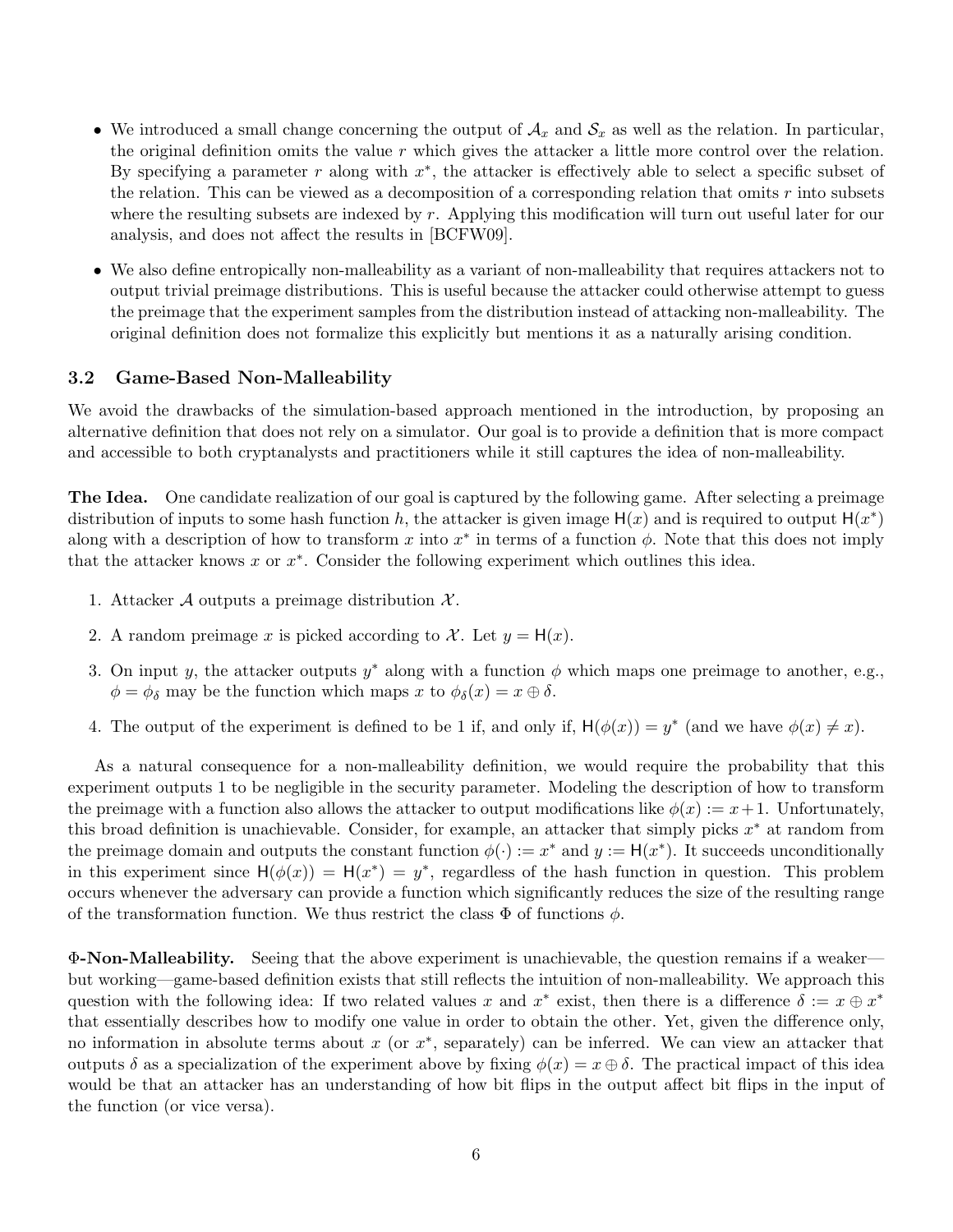It is possible to generalize this concept by allowing any group operation instead of bitwise differences. We note that a similar issue of specifying such a transformation function has been already used in the formal treatment of related-key attacks on pseudorandom functions, where the adversary is allowed to provide a key transformation. Here, Lucks [Luc04] proposes the class of group-induced transformations, a class which is neither too powerful nor too restrictive: It is the set of functions which apply the group operation to their argument and a fixed group element. Subsequent work in the area by Bellare and Cash [BC10] advocates the use of this class and strengthens our confidence that this is a "natural" choice for related key attacks. Since the requirements and issues seem to be very similar, we adopt this class in our definition of non-malleability.

We now turn this idea into a general formal definition that is similar to the simulation-based experiments. First, HK generates a key K which implicitly contains the security parameter  $\lambda$ . On input K, the first stage of the attacker  $\mathcal{A}_d$  outputs a valid distribution of preimages X in the sense that it has a sufficient min-entropy. A random element  $x$  is drawn from this distribution and mapped to image  $y$ . The function hint outputs hint  $h_x$  about x. The attacker in the second stage then receives image y and hint  $h_x$ . It is required to output a modified image  $y^*$  and a preimage transformation function  $\phi \in \Phi$  (where  $\Phi$  is known to the adversary). The output of the experiment is defined to be 1 if, and only if,  $HVf(K, \phi(x), y^*) = 1$  and  $\phi(x) \neq x$ .

Definition 3.2 (Φ-NM-Hash) A hash function  $H = (HK, H, HVf)$  is called Φ-non-malleable (with respect to probabilistic function hint) if for any PPT algorithm  $A = (A_d, A_y)$  the probability  $\Pr[\mathbf{Exp}_{\mathcal{H},\mathcal{A}}^{\Phi \text{nm}}(\lambda) = 1]$  is negligible in  $\lambda$ , where:

$$
Experiment \, \mathbf{Exp}^{\Phi \mathsf{nm}}_{\mathcal{H},\mathcal{A}}(\lambda)
$$
\n
$$
K \leftarrow \mathsf{HK}(1^{\lambda})
$$
\n
$$
(\mathcal{X}, \text{st}) \leftarrow \mathcal{A}_d(K)
$$
\n
$$
x \leftarrow \mathcal{X}(1^{\lambda}), h_x \leftarrow \mathsf{hint}(K, x)
$$
\n
$$
y \leftarrow \mathsf{H}(K, x)
$$
\n
$$
(y^*, \phi) \leftarrow \mathcal{A}_y(y, h_x, \text{st})
$$
\n
$$
Return 1 \, iff
$$
\n
$$
\mathsf{HVf}(K, \phi(x), y^*) = 1
$$
\n
$$
\land \phi(x) \neq x
$$

where  $\phi \in \Phi$ . It is required that algorithm  $\mathcal{A}_d$  only outputs efficiently sampleable distributions X such that  $\mathbf{H}_{\infty}(\mathcal{X}|\text{HK}, \text{hint}) \in \omega(\log \lambda).$ 

We require  $\mathcal{A}_d$  to output a non-trivial distribution X in this experiment that is not predictable by demanding a conditional min-entropy strictly greater than logarithmic in  $\lambda$ . This requirement makes sense because, otherwise, an attacker can choose a distribution such that it succeeds to predict the most likely event of this distribution with high probability. In the context of our experiment, this would imply that the attacker guesses x with non-negligible probability and trivially succeeds.

Group-Induced Non-Malleability. Note that we let the adversary choose from a set of predetermined transformation functions. From this general version we get the aforementioned group-induced transformations by letting  $\Phi = \{ \phi_{\delta}^{\odot} \}$  $\delta_{\delta}$  :  $\delta \in G$ } where  $\phi_{\delta}^{\odot}$  $\mathcal{L}_{\delta}^{\odot}(x) = x \odot \delta$  for some group  $(G, \odot)$  for which group operations can be efficiently performed. Although this definition allows us to model even richer classes of transformation functions (e.g. many different group operations in the same experiment), one must take care to exclude cases where the definition becomes unachievable. In practice, one will likely want to work with one specific group. In fact, for this paper, we restrict ourselves to group-induced transformations. The following definition captures two special cases of group-induced transformations and the ⊕ operation: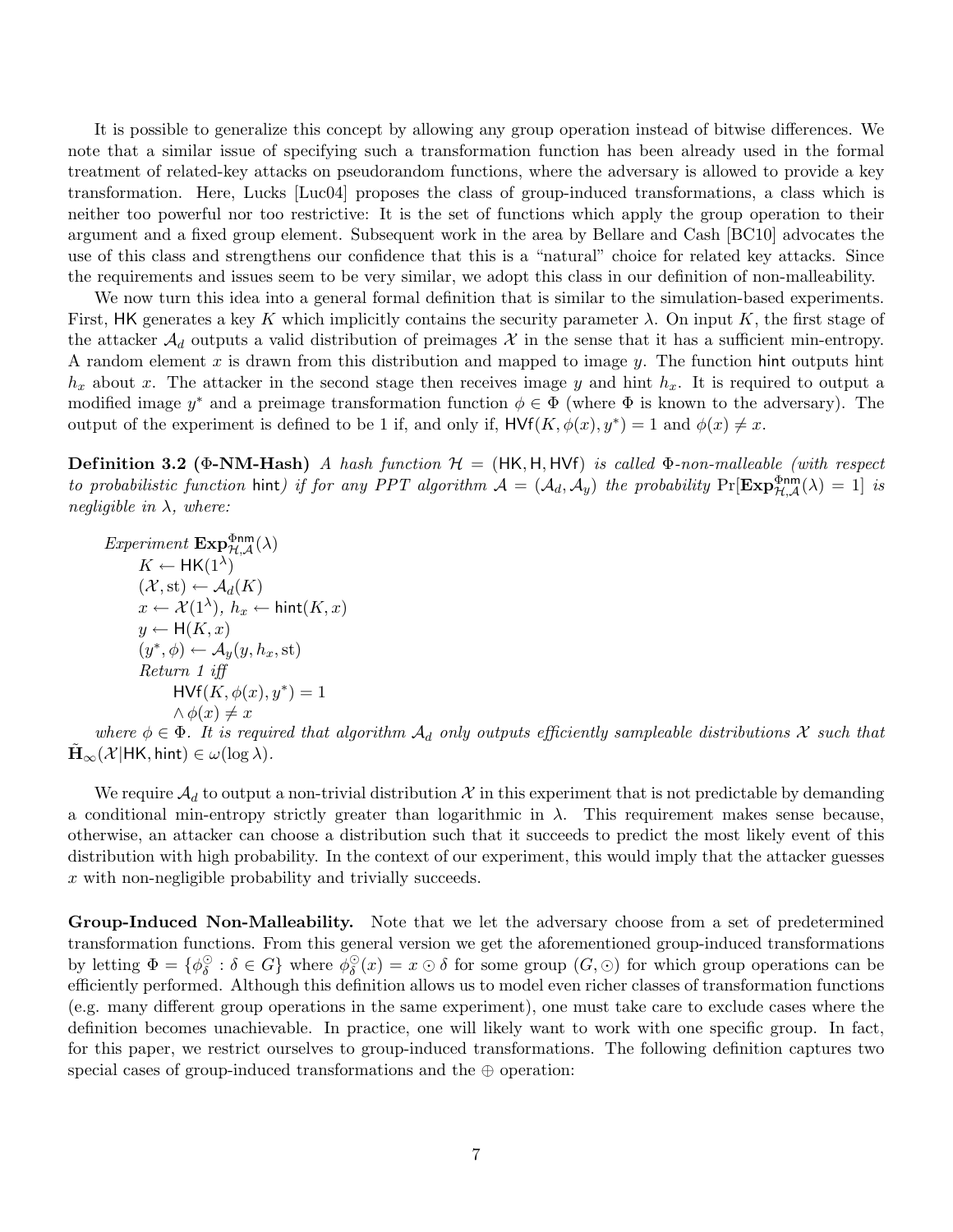**Definition 3.3** ( $(G, \odot)$ -NM-Hash and  $\oplus$ -NM-Hash) Let  $(G, \odot)$  denote a group. A hash function H is called  $(G, \odot)$ -non-malleable if H is  $\Phi^{\odot}$ -non-malleable where  $\Phi^{\odot} = {\phi^{\odot}_s}$  $\delta_{\delta}^{\odot} : \delta \in G$ } and  $\phi_{\delta}^{\odot}$  $\mathcal{E}_{\delta}^{\odot}(x) = x \odot \delta$ . We omit G if it is clear from the context. In particular, we call a  $({0,1}^*, \oplus)$ -non-malleable function simply  $\oplus$ -nonmalleable.

It should be observed that Definition 3.3 is weaker than the original simulation-based definition. We discuss this in depth in the next section. Nevertheless, despite this limitation, we feel that Definition 3.3 is suitable to capture an essential aspect of non-malleability and a broad class of transformation functions. The absence of a simulator makes it relatively easy to work with and relates well to a practical view of an attacker.

#### 3.3 Relations Between Simulation-Based and  $\odot$ -Non-Malleability

In this section, we show that every simulation-based non-malleable hash function is also  $\odot$ -non-malleable but -non-malleable hash functions exist that are not simulation-based non-malleable.

#### 3.3.1 Simulation-Based Non-Malleability  $\Rightarrow$   $\odot$ -Non-Malleability

We show by black-box reduction that every function which is not  $\odot$ -non-malleable is also not entropically non-malleable in the simulation-based sense.

**Proposition 3.4** Let  $R_{\odot}(\mathcal{X}, x, x^*, r)$  denote any relation that outputs 1 if, and only if,  $r = x \odot x^*$ . If H is an entropically non-malleable hash function with respect to arbitrary hint and relation class  $\mathcal{R} \ni R_{\odot}$ , then H is  $\odot$ -non-malleable with respect to hint.

Our proof shows the equivalent proposition that if  $H$  is not  $\odot$ -non-malleable then  $H$  is not entropically non-malleable.

Proof. Suppose that H is not  $\odot$ -non-malleable. Then PPT algorithm  $\mathcal{A} = (\mathcal{A}_d, \mathcal{A}_y)$  exists such that  $\Pr[\mathbf{Exp}_{\mathcal{H},\mathcal{A}}^{\odot \text{nm}}(\lambda) =$  $[1] = 1/\text{poly}(\lambda)$ . Construct  $\mathcal{A}' = (\mathcal{A}'_d, \mathcal{A}'_y, \mathcal{A}'_x)$  against entropical non-malleability of H as follows. Let  $\mathcal{A}'_d := \mathcal{A}_d$ and  $\mathcal{A}'_y := \mathcal{A}_y$ . On input  $(x, st_y) = (x, \phi), \mathcal{A}'_x$  outputs  $(\phi(x), x \odot \phi(x)).$ 

All stages of  $A'$  are obviously efficient. The view of algorithm  $A$  in this construction is identical to its view when run in  $\text{Exp}_{\mathcal{H},\mathcal{A}}^{\text{Onm}}$ . If, and only if, A succeeds in  $\text{Exp}_{\mathcal{H},\mathcal{A}}^{\text{Onm}}$  we have  $\phi(x) \neq x$  and  $\text{HVf}(K,\phi(x),y^*)=1$ . But since  $st_y = \phi$  and  $x^* = st_y(x)$  in  $\mathbf{Exp}_{\mathcal{H},\mathcal{A}'}^{nmh-1}$  it follows that  $(x, y) \neq (x^*, y^*)$  and  $R(\mathcal{X}, x, \phi(x), x \odot \phi(x)) =$  $R_{\odot}(\mathcal{X}, x, x^*, r) = 1$ . Hence A' succeeds if and only if A succeeds under relation  $R_{\odot}$ , i.e.,

$$
\Pr\left[\mathbf{Exp}_{\mathcal{H},\mathcal{A}'}^{nmh-1}(\lambda)=1\right]=\Pr\left[\mathbf{Exp}_{\mathcal{H},\mathcal{A}}^{\odot \mathsf{nm}}(\lambda)=1\right]=\frac{1}{\mathsf{poly}(\lambda)}.
$$

It remains to show that any simulator S is successful in  $\text{Exp}_{\mathcal{H},\mathcal{S}}^{nmh-1}(\lambda)$  with negligible probability at most. First, note that any successful simulator in this experiment is also an algorithm that successfully predicts which value is drawn from X. This follows from the fact that  $\mathcal{S}_x$  outputs  $(x^*, r)$  and  $r \odot (x^*)^{-1} = x$ . However, since S does not have any information on x besides HK and hint, it follows from the high conditional min-entropy that S can only predict x with negligible probability. Thus, any simulator S which is successful in  $\text{Exp}_{\mathcal{H},\mathcal{S}}^{nmh-1}(\lambda)$ with non-negligible probability is a contradiction to this argument and cannot exist.

Altogether it then follows that

$$
\left|\Pr\left[\mathbf{Exp}_{\mathcal{H},\mathcal{A}'}^{nmh-1}(\lambda)=1\right]-\Pr\left[\mathbf{Exp}_{\mathcal{H},\mathcal{S}}^{nmh-1}(\lambda)=1\right]\right|=|1/\mathsf{poly}(\lambda)-\mathsf{negl}(\lambda)|
$$

is not negligible in  $\lambda$  and thus H is not entropically non-malleable.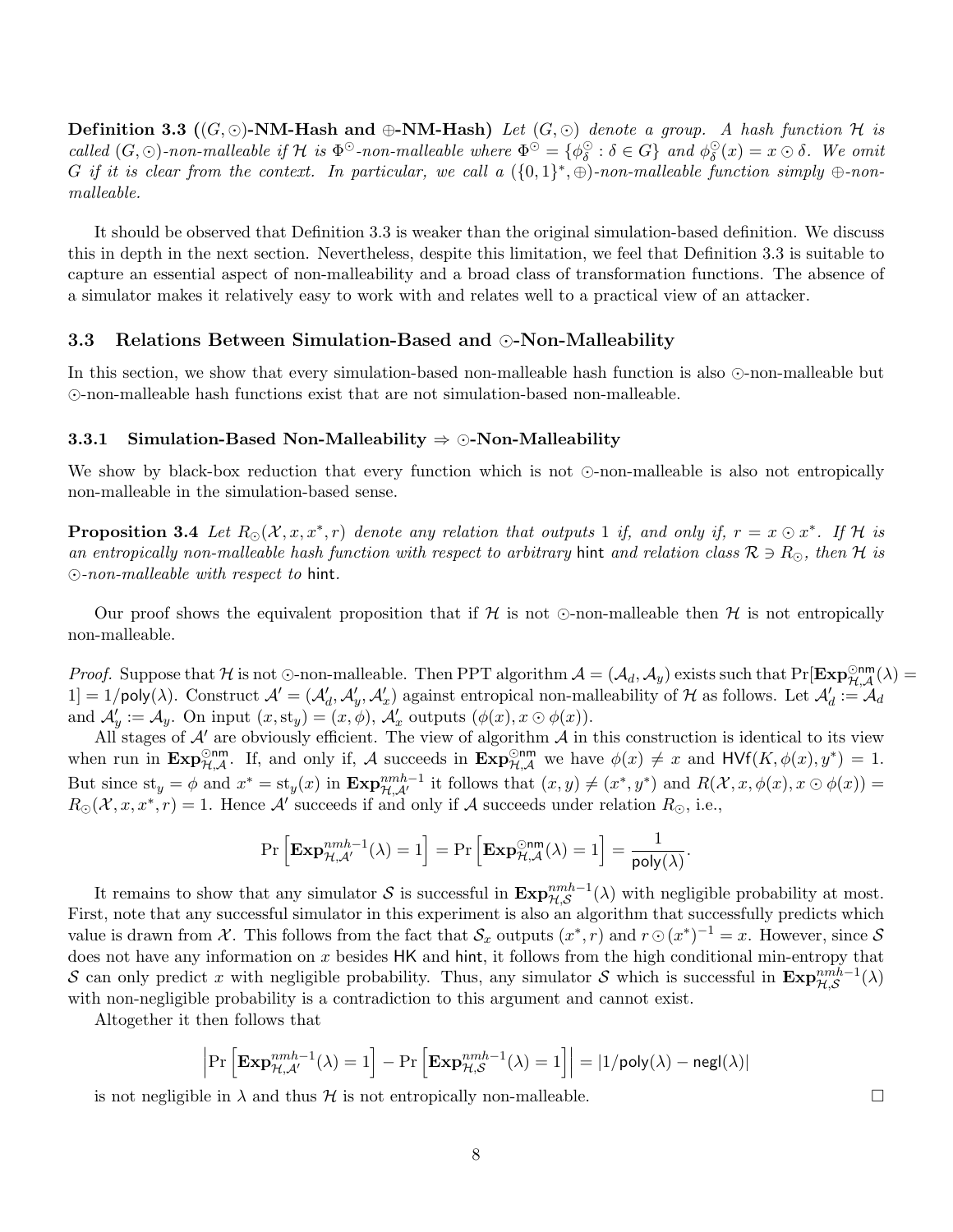We remark that the implication actually holds in a more general sense, beyond group-induced transformations. Namely, assume that for every  $\phi \in \Phi$  there exists  $\phi^{-1} \in \Phi$  such that  $\phi^{-1}(\phi(x)) = x$  for all x. Now define the relation  $R_{-1}(\mathcal{X}, x, x^*, r)$  (instead of  $R_{\odot}$ ) which outputs 1 if and only if  $r(x^*) = x$  for  $r \in \Phi$ . Then any successful adversary against Φ-non-malleability could still be turned into a successful adversary against entropical non-malleability, whereas a simulator could output  $(x^*, r)$  predicting  $r(x^*) = x$  with negligible probability only. As an example consider the class  $\Phi^{\parallel}$  of concatenation transformation consisting of function  $\phi_{\delta}(x) = x||\delta$  and such that  $\phi_{\delta}^{-1}$  $\delta^{-1}(x||\delta) = x$  (or equals the input, in case the input string does not end on  $\delta$ ). This example will be useful when showing that Merkle-Damgård does not preserve  $\Phi$ -non-malleability.

#### 3.3.2  $\Phi$ -Non-Malleability  $\Rightarrow$  Simulation-Based Non-Malleability

We show that if Φ-non-malleable functions exist, then there is one which is not (simulation-based) nonmalleable. In particular, Construction 3.5 below is one example for such a function.

**Construction 3.5** Let  $\mathcal{F} = (FK, F, HVf)$  denote a hash function. Define  $\mathcal{G} := (GK, G, GVf)$  where

- $GK := FK$ ,
- $G(K, x) := F(K, x)||x_1$ , and
- GVf $(K, x, y) := HVf(K, x, y_1y_2 \dots y_{n-1}) \wedge (y_n = x_1).$

**Lemma 3.6** For any class  $\Phi$  it holds that, if  $\mathcal F$  is  $\Phi$ -non-malleable, then  $\mathcal G$  is  $\Phi$ -non-malleable.

The proof follows straightforwardly by a black-box reduction as an adversary against  $\mathcal G$  can simply guess the extra bit and still succeed with non-negligible probability. The proof is in Appendix A.

**Proposition 3.7** Let  $R_1(\mathcal{X}, x, x^*, r)$  denote any relation that outputs 1 if, and only if,  $x_1 = x_1^*$  and X is the uniform distribution. Then Construction 3.5 is not (simulation-based) non-malleable with respect to hint =  $\emptyset$ and relation class  $\mathcal{R} \ni R_1$ .

For the proof of Proposition 3.7 we consider the specific relation  $R_1$  consisting of inputs  $x, x^*$  which are equal in the first bit. In addition, this relation rejects distributions if they are not the uniform distribution. Since an attacker against Construction 3.5 is given the first bit as part of the image, it succeeds unconditionally. On the other hand, the simulator does not have this information and is forced to guess, but it succeeds only with a probability that makes the difference non-negligible. To complete the picture we finally note that relation  $R_1$  is in the set of relations for which Boldyreva et al. [BCFW09] derive (simulation-based) non-malleable hash functions.

See again Appendix A for the full proof where we also show that non-malleability is not implied by collisionresistance or one-wayness.

Finally, we point out that it is an open question to identify precisely how much weaker Definition 3.2 is in contrast to the original definition. In particular, it is unclear if a  $\Phi$ -non-malleable hash function that also hides all preimage information is also non-malleable in the simulation-based sense.

### 4 Constructions

As explained in the introduction, the Merkle-Damgård construction does not preserve  $(\Phi$ -)non-malleability because of length-extension attacks, even if the compression function is modeled as a random oracle. Clearly,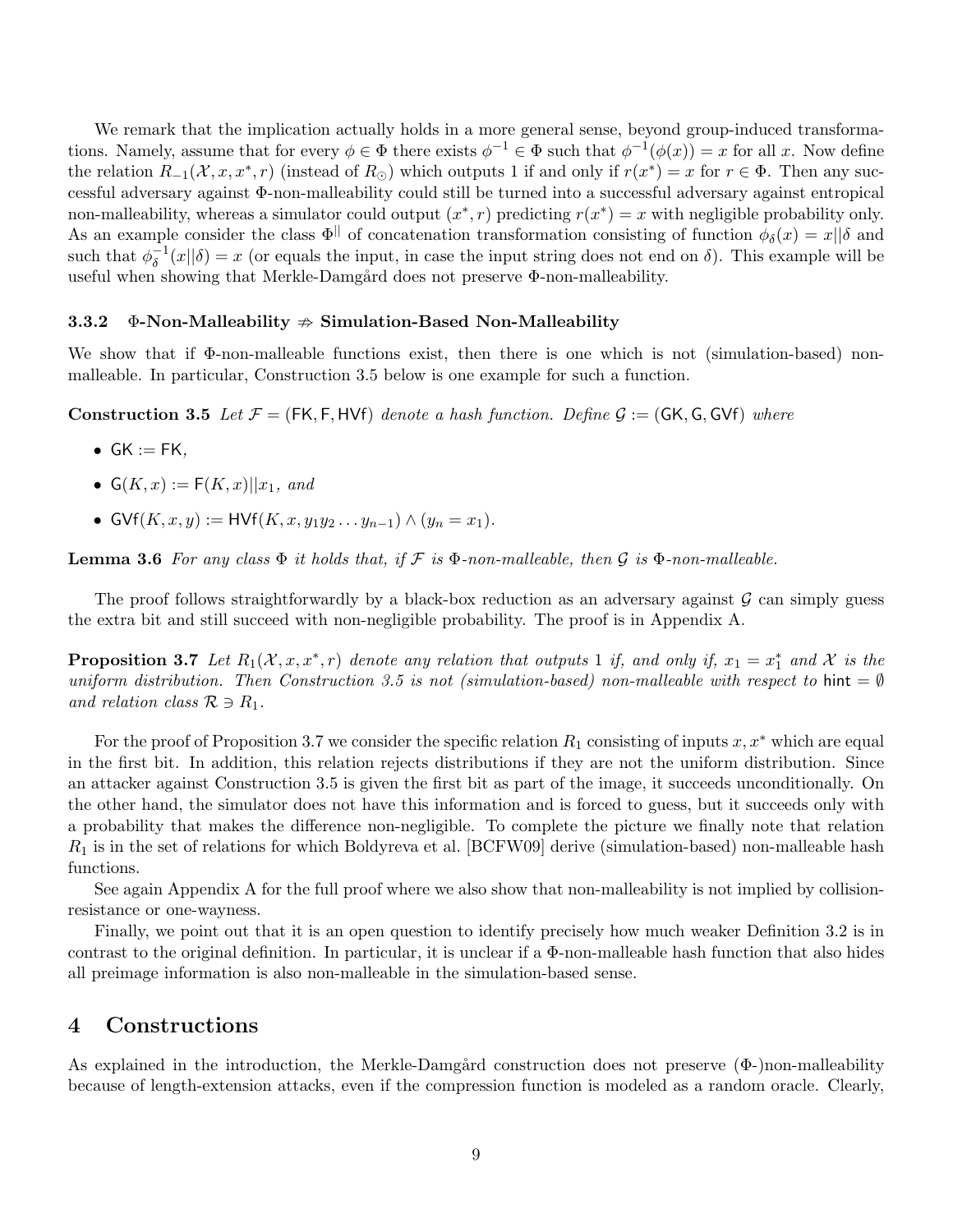this is the case for the class of transformations  $\Phi^{\parallel}$  with  $\phi_{\delta}(x) = x||\delta$  first appending the padding and then arbitrary data.<sup>2</sup> It follows that Merkle-Damgård is not simulation-based non-malleable either.

Merkle-Damgård, Random Oracles, and  $\oplus$ -Non-Malleability. Somewhat surprisingly, we show that Merkle-Damgård does provide  $\oplus$ -non-malleability (for fixed-length messages) if the compression function is modeled as random oracle. This again shows the advantage of restricting the class of transformation Φ: while Merkle-Damgård is not simulation-based non-malleable and not  $\Phi^{\parallel}$ -non-malleable according to the discussion above, it is for another class of transformation which suffices to show security of the BR encryption schemes (see Section 5).

**Construction 4.1 (MD)** Let pad(M) be a padding function which maps messages to multiples of the block length such that the final 64 bits contain the message length. Then

$$
MD_{iv}^{h}(M) = h_{iv}^{*}(M_{1}|| \ldots || M_{k}) = h(\cdots h(h(iv, M_{1}), M_{2}) \cdots)
$$

where  $M_1|| \dots || M_k = \text{pad}(M)$ .

In the following we usually denote by  $y_i$  the value  $h^*_{iv}(M_1 || \dots || M_i)$ , i.e., the *i*-th intermediate value when iterating h.

**Proposition 4.2** For a random oracle h the hash function  $MD<sup>h</sup>$  in Construction 4.1 is  $\oplus$ -non-malleable (with respect to arbitrary hint).

*Proof.* Consider an adversary A against  $\oplus$ -non-malleability. Assume that this adversary for random  $M \leftarrow \mathcal{X}$ and the hash value  $y = h_{iv}^*(\text{pad}(M))$  eventually outputs  $(y^*, \delta)$ . Note that, with overwhelming probability, if the adversary has not queried all pairs  $(M_i^*, y_i^*)$  of  $M_1^*$ ,  $||...||M_k^* = \text{pad}(M \oplus \delta)$  and intermediate values  $y_i^*$  in the hash computations to h, then the final output  $y^*$  does not constitute a valid hash value. This holds because if the adversary simply copies  $y^* = y$  this would contradict the collision-resistance for  $\delta \neq 0$ ; in any other case the adversary would otherwise be able to predict random oracle values.

Hence, given that the adversary has queried about all intermediate values, and since they are unique with overwhelming probability, we can deduce the adversary's message  $M^*$  and together with the output  $\delta$  thus the original message M. This, however, would contradict the super-logarithmic min-entropy of  $\mathcal X$  (because the additional hash value of  $M$  can only decrease this entropy by a logarithmic term for the efficient adversary making at most polynomial many queries to h).  $\Box$ 

We are not aware if one can show that Merkle-Damgård is  $\bigoplus$ -non-malleable under standard assumptions. However, we note that ⊕-non-malleability of the compression function alone is not sufficient, but that collision resistance of the compression function is necessary. Consider for example a given  $\odot$ -non-malleable compression function  $h$  and modify it into a compression function

$$
h'(w, x) = \begin{cases} h(w, x) & \text{if } x \neq 1 \dots 1 \\ h(w, 0 \dots 0) & \text{if } x = 1 \dots 1 \end{cases}
$$

Then  $h'$  inherits  $\odot$ -non-malleability from h because the non-trivial min-entropy of the input distribution guarantees that x hits 1...1 and that the adversary outputs  $\phi_{\delta}$  with  $\phi_{\delta}(x) = x \odot \delta = 1...1$  only with negligible probability. In any other case breaking non-malleability of  $h'$  requires breaking the non-malleability of  $h$ .

 $2$ Note that an attacker is not even limited to fixed-length preimage distributions, since the length is polynomial and can simply be guessed.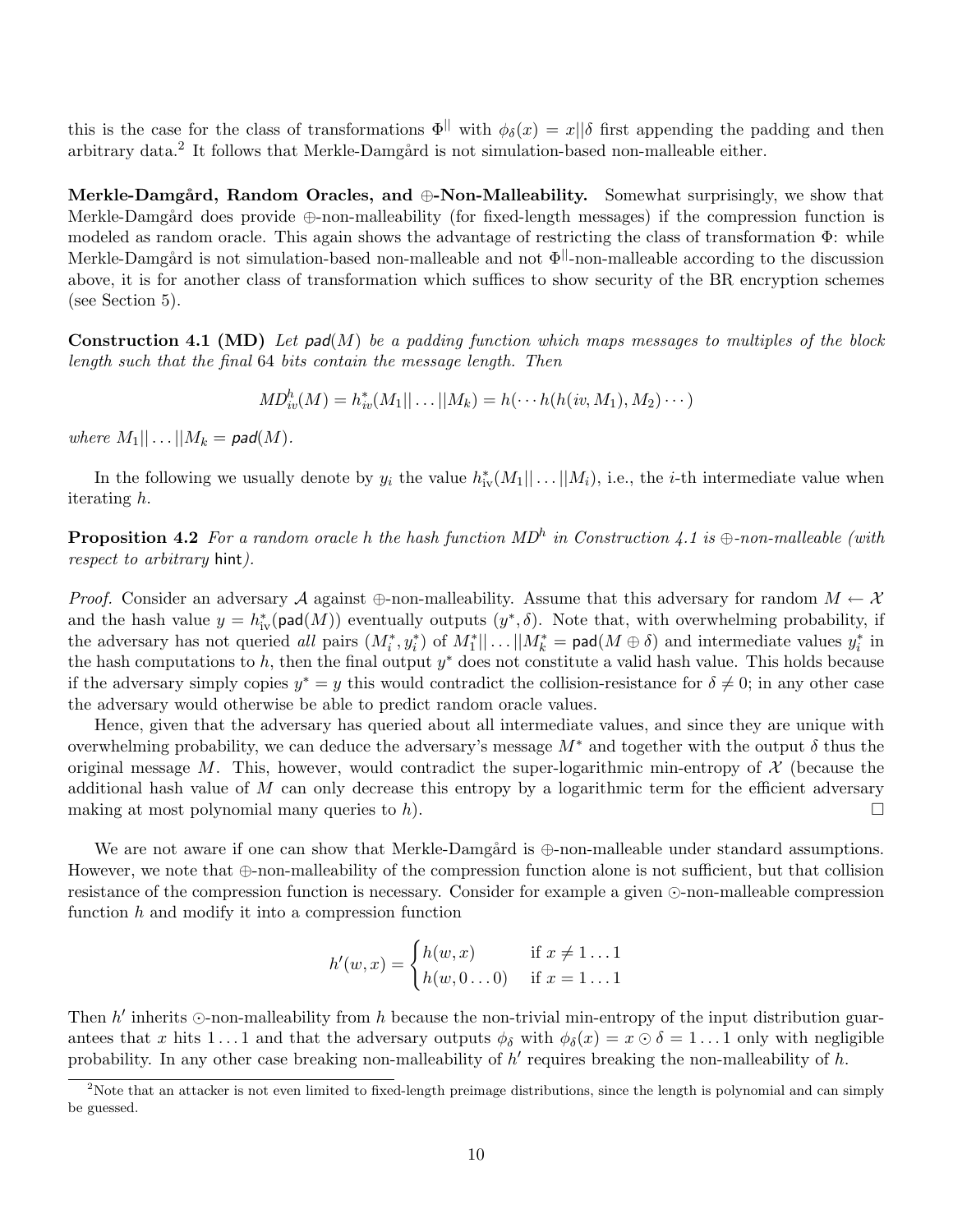Now consider the MD construction based on h'. It is easy for the adversary to specify a distribution  $\mathcal{X}$ which outputs  $\lambda$  message blocks, and each block consists of  $0 \dots 0$  or  $1 \dots 1$  with probability  $1/2$  each. Clearly, this distribution has super-logarithmic min-entropy. But, the adversary can now output the same hash value  $y^* = y$  and  $\delta = (1 \dots 1)^\lambda \neq 0$  and win the  $\bigoplus$ -non-malleability game (because  $x^* = x \oplus \delta$  maps to the same hash value).

The Matyas-Meyer-Oseas-Construction. A common technique to build hash functions—more precisely compressions functions—is to start from a block cipher. Preneel et al. [PGV94] discuss 64 such variants which all rely on one call to a block cipher. One of these variants, proposed earlier by Matyas et al. [MMO85], is the Matyas-Meyer-Oseas (MMO) scheme given by  $h(k, m) = C(g(k), m) \oplus m$  where g an arbitrary function. Amongst others, the SHA-3 candidate hash function Skein  $[FLS+08]$  is known to adopt this scheme.

In this section, we deal with a construction called hash- $\oplus$ -composition which is quite similar to the MMO scheme and show that it does not sustain ⊕-non-malleability. The difference is that, instead of using a cipher C (and function g), we substitute this part with an inner function h', i.e.  $h(k,m) = h'(k,m) \oplus m$ . This may be a hash function or, more general, any compression function. We then construct a  $\oplus$  non-malleable h' and show that the overall construction becomes ⊕-malleable. The general idea is presented below; for a full formal treatment see Appendix B.

Consider a hash function u, an  $\oplus$ -non-malleable hash function f and define

$$
h'(x_0||x_1) = (u(x_0) \oplus (f(x_0)||f(x_1)))||(x_0 \oplus x_1).
$$

Function h' is then  $\oplus$ -non-malleable under certain assumptions, namely that (a) an attacker against  $\oplus$ -nonmalleability outputs only uniform distributions and  $(b)$  function  $u$  is modeled as a random oracle. Intuitively, the second assumption assures that the first half of  $h'$  is padded by true randomness and the first assumption guarantees that the second half of  $h'$  is uniformly random. These two properties combined ensure that  $h'$  is  $\oplus$ -non-malleable. However, it becomes completely insecure in the above scheme. Since  $x_1$  is canceled out, the attacker learns  $x_0$  and is thus able to recompute u and f for arbitrary new values. It is easy to see that this breaks (⊕-)non-malleability.

How does the above result affect hash functions constructed by the MMO paradigm such as Skein? Strictly speaking, it is not applicable, because the MMO schemes uses a cipher whereas the hash-⊕-composition (and the counterexample above) assumes a hash function. Yet, we feel that it is not far-fetched to consider a cipher with unknown key and a hash function functionally similar. For example, collision resistance is implied by the necessary permutation property of a cipher. Likewise, one-wayness is closely related to the security of the cipher: If one is able to invert an "image" of the cipher without knowing its key, then the cipher is blatantly broken.

### 5 Application

In this section we revisit the proof in [BCFW09] that (simulation-based) non-malleability of the hash function H in the Bellare-Rogaway encryption [BR93] scheme  $f(r)$ ,  $G(r) \oplus m$ ,  $H(r||m)$ , together with some form of perfect one-wayness hiding the entire pre-image, suffices to achieve chosen-ciphertext security (as long as G is still modeled as a random oracle). Exploiting the fact that the component  $G(r) \oplus m$  uses the exclusive-or we show that  $\oplus$ -non-malleability (and perfect one-wayness) is sufficient for H.

**Preliminaries.** We first recall the BR encryption scheme  $BR^{G,H}[\mathcal{F}] = (K, \mathcal{E}, \mathcal{D})$  and the instantiation of the random oracle H through a hash function  $\mathcal{H} = (HK, H, HVf)$  formally. The key generation algorithm K of the encryption scheme outputs a random  $\mathcal{F}\text{-instance f}$  and its inverse  $f^{-1}$  as the public and secret key, respectively.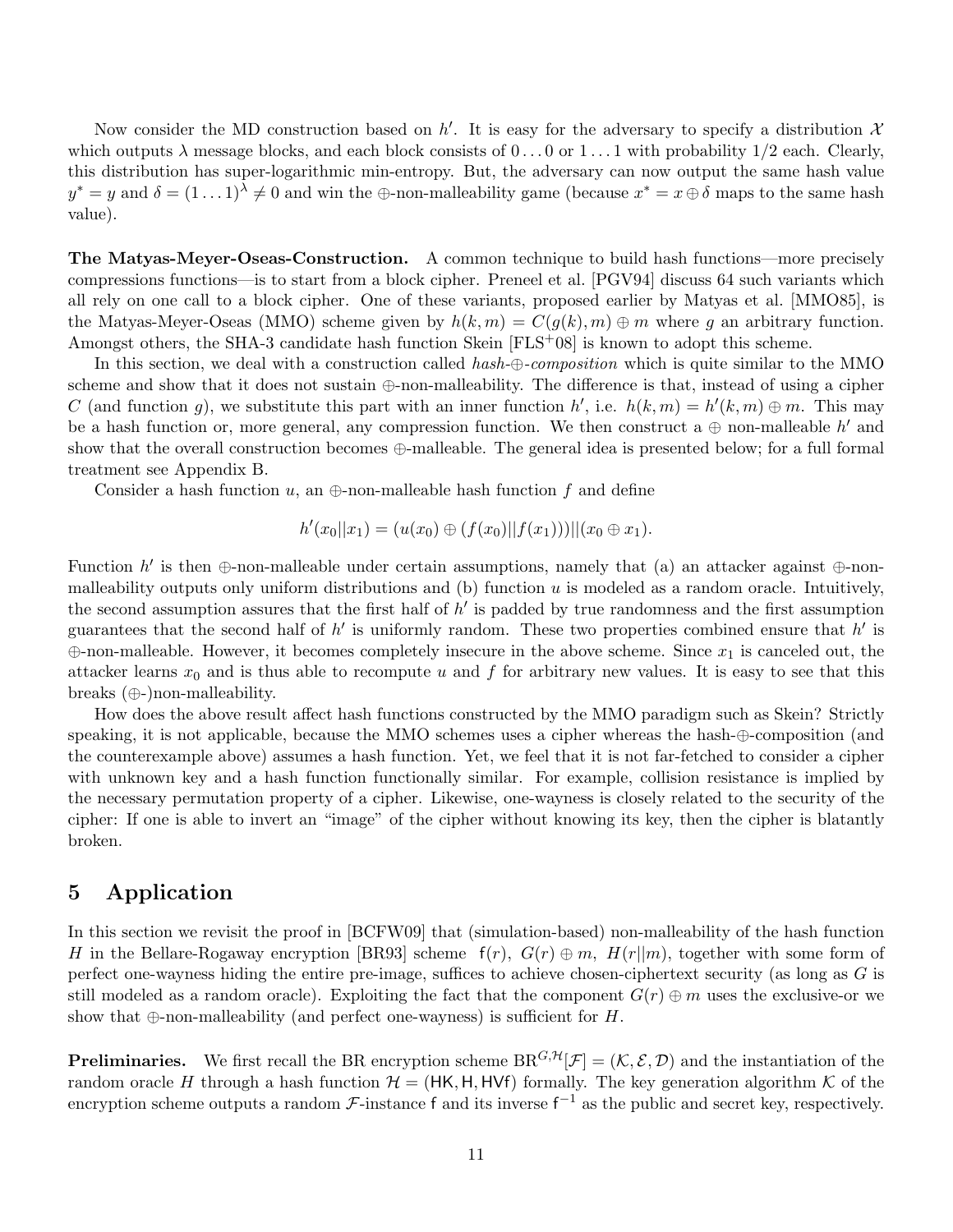It also runs HK to generate a key  $K \leftarrow \mathsf{HK}(1^k)$  for a hash function and puts K into both the public and secret key. The encryption algorithm  $\mathcal E$  on inputs f, K and m picks random r in the domain of f and outputs  $(f(r), G(r) \oplus m, H(K, r||m))$ . The decryption algorithm on inputs  $f^{-1}, K$  and  $(y, g, h)$  first computes  $r \leftarrow f^{-1}(y)$ , then  $m \leftarrow g \oplus G(r)$ , and outputs m iff  $HVf(K, r||m, h) = 1$  (and  $\perp$  otherwise).

We would like to show that the encryption is IND-CCA, meaning that for any adversary with access to a decryption oracle and receiving the public key as input, the adversary cannot distinguish encryptions for chosen messages  $m_0, m_1$  (of equal length) better than by guessing. It is understood that the adversary, after receiving the challenge ciphertext of  $m_b$  for random bit b cannot query the decryption oracle about this ciphertext.

Next, we define the hiding property of the hash function  $H$  formally. We start by recalling the definition of a perfectly one-way hash function [Can97]:

**Definition 5.1 (POWHF)** A hash function  $P = (POWK, POW, POWVf)$  is called a perfectly one-way hash function (with respect to probabilistic function hint) if for any PPT algorithm  $\mathcal{B} = (\mathcal{B}_d, \mathcal{B}_b)$ , where  $\mathcal{B}_b$  has binary output, the following random variables are computationally indistinguishable:

$$
K \leftarrow \text{POWK}(1^k)
$$
\n
$$
(\mathcal{X}, st_d) \leftarrow \mathcal{B}_d(K); x \leftarrow \mathcal{X}(1^k)
$$
\n
$$
h_x \leftarrow \text{hint}(K, x); y \leftarrow \text{POW}(K, x)
$$
\n
$$
b \leftarrow \mathcal{B}_b(y, h_x, st_d)
$$
\n
$$
return (K, x, b)
$$
\n
$$
K \leftarrow \text{POWK}(1^k)
$$
\n
$$
(\mathcal{X}, st_d) \leftarrow \mathcal{B}_d(K); x \leftarrow \mathcal{X}(1^k)
$$
\n
$$
x' \leftarrow \mathcal{X}(1^k)
$$
\n
$$
h_x \leftarrow \text{hint}(K, x); y' \leftarrow \text{POW}(K, x')
$$
\n
$$
b \leftarrow \mathcal{B}_b(y', h_x, st_d)
$$
\n
$$
return (K, x, b)
$$

**Security Proof.** As in [BCFW09] we also assume for technical reasons that the hash function  $\mathcal{H}$  is  $\oplus$ -nonmalleable when a random instance of F is included with the key output by HK. Let  $\mathcal{H} = (HK_{\mathcal{F}}, H, HVf)$  denote the modified hash function for which key generation outputs a random instance of  $\mathcal F$  together with the original hash key. Then we can include side information about the sample in terms of f, i.e., we too need that  $\mathcal H$  is  $\oplus$ -non-malleable with respect to the hint function hint<sub>BR</sub>( $(K, f), r||m) = f(r)$ .

**Theorem 5.2** Let F be a trapdoor one-way permutation and  $\mathcal{H} = (HK_{\mathcal{F}}, H, HVf)$  be a perfectly one-way hash function with respect to hint<sub>BR</sub> which is also  $\oplus$ -non-malleable with respect to hint<sub>BR</sub>. Then  $BR^{G,H}[\mathcal{F}] =$  $(\mathcal{K}, \mathcal{E}, \mathcal{D})$  for messages of length  $\ell = \omega(\log \lambda)$  is IND-CCA secure (for random oracle G).

The proof in Appendix C proceeds in game hops, starting with the original attack scenario and transforming this into a game where the adversary has no advantage. Letting  $(y^*, g^*, h^*)$  denote the challenge ciphertext of message  $m_b$ , we have:

**Game**<sub>0</sub>: Corresponds to the original attack of the adversary  $A$ .

- **Game**<sub>1</sub>: Reject all ciphertexts  $(y, g, h)$  submitted to the decryption oracle, where  $y \neq y^*$  and A has never queried G about  $r = f^{-1}(y)$  before (including the case that y is not in the range of f). (This cannot change the adversary's success probability significantly; else the adversary would need to predict a hash value for an unknown random input, which can be shown to contradict ⊕-non-malleability.)
- **Game**<sub>2</sub>: Reject all ciphertexts  $(y, q, h)$  submitted to the decryption oracle before receiving the challenge ciphertext, where  $y = y^*$ . (Happens with negligible probability only.)
- **Game**<sub>3</sub>: Reject all ciphertexts  $(y, g, h)$  submitted to the decryption oracle, where  $y = y^*$ ,  $g = g^*$  and  $h \neq h^*$ (queries after receiving the challenge ciphertext, where also  $h = h^*$ , are not allowed). (The hash value must be invalid then.)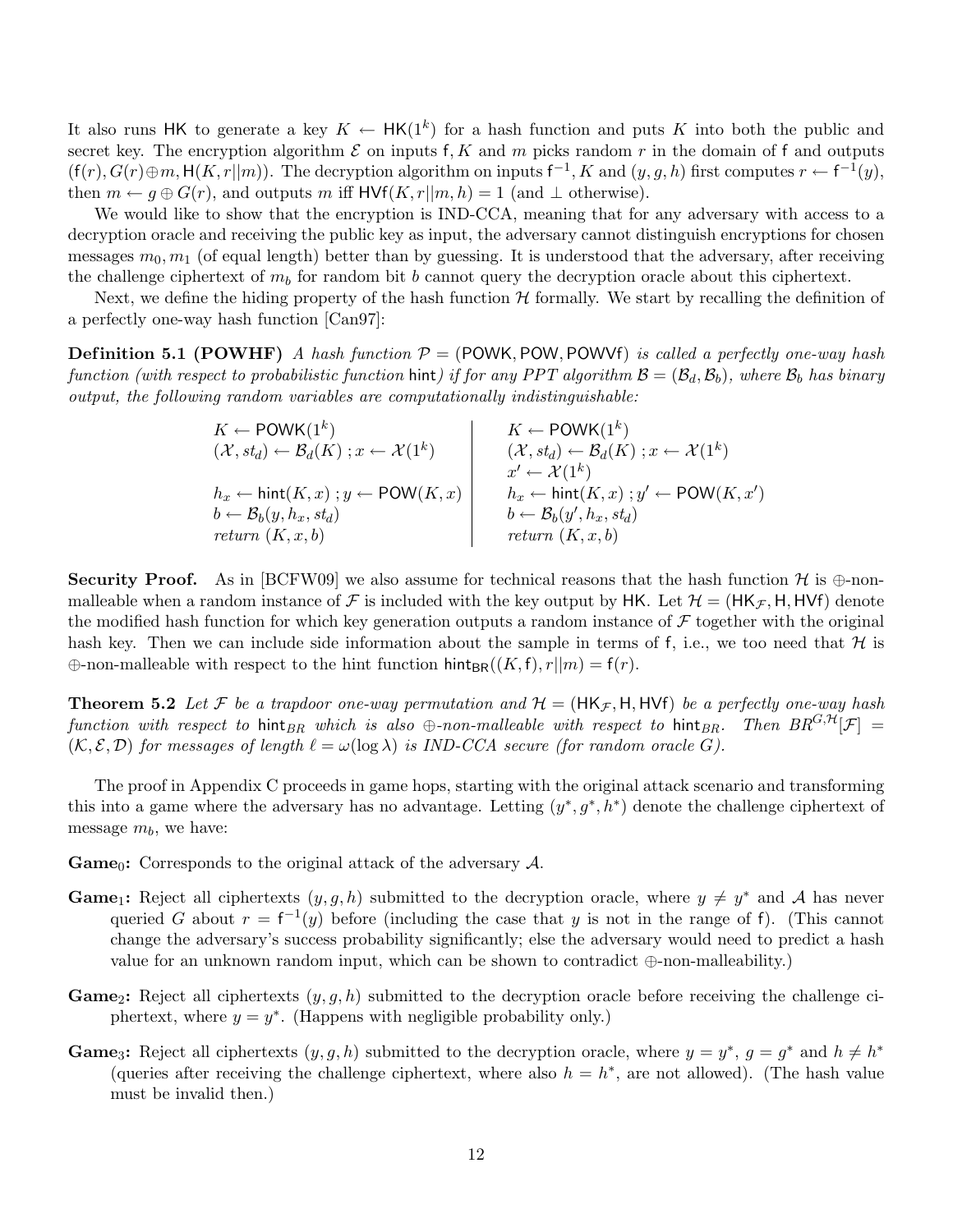- **Game**<sub>4</sub>: Reject all ciphertexts  $(y, g, h)$  submitted to the decryption oracle, where  $y = y^*$  but  $g \neq g^*$ , and A has never queried G about  $r = f^{-1}(y)$  before. (Would contradict the  $\oplus$ -non-malleability, since  $g \oplus g^*$ essentially determines the difference between the pre-images under H.)
- **Game**<sub>5</sub>: Replace the computation of  $h^* \leftarrow H(K, r||m_b)$  in the challenge ciphertext by  $h^* \leftarrow H(K, r'||0^{|m_b|})$ . (Is a valid hop because of the perfect one-wayness.)
- **Game**<sub>6</sub>: Replace the computation of  $g^* \leftarrow G(r) \oplus m_b$  in the challenge ciphertext by picking  $g^*$  uniformly at random. (Can only be detected by the adversary if she queries  $G$  about  $r^*$  at some point, which would contradict the one-wayness of f.)

# Acknowledgments

We thank the anonymous reviewers for valuable comments. The authors are supported by the Emmy Noether Grant Fi 940/2-1 of the German Research Foundation (DFG).

# References

- [ADW09] Joël Alwen, Yevgeniy Dodis, and Daniel Wichs. Leakage-resilient public-key cryptography in the bounded-retrieval model. In Shai Halevi, editor, Advances in Cryptology – CRYPTO 2009, volume 5677 of Lecture Notes in Computer Science, pages 36–54, Santa Barbara, CA, USA, August 16–20, 2009. Springer, Berlin, Germany.
- [Bar02] Boaz Barak. Constant-round coin-tossing with a man in the middle or realizing the shared random string model. In 43rd Annual Symposium on Foundations of Computer Science, pages 345–355, Vancouver, British Columbia, Canada, November 16–19, 2002. IEEE Computer Society Press.
- [BC10] Mihir Bellare and David Cash. Pseudorandom functions and permutations provably secure against related-key attacks. In Advances in Cryptology – CRYPTO 2010, Lecture Notes in Computer Science, pages 666–684, Santa Barbara, CA, USA, August 2010. Springer, Berlin, Germany.
- [BCFW09] Alexandra Boldyreva, David Cash, Marc Fischlin, and Bogdan Warinschi. Foundations of nonmalleable hash and one-way functions. In Mitsuru Matsui, editor, Advances in Cryptology – ASI-ACRYPT 2009, volume 5912 of Lecture Notes in Computer Science, pages 524–541, Tokyo, Japan, December 6–10, 2009. Springer, Berlin, Germany.
- [BF06] Alexandra Boldyreva and Marc Fischlin. On the security of OAEP. In Xuejia Lai and Kefei Chen, editors, Advances in Cryptology – ASIACRYPT 2006, volume 4284 of Lecture Notes in Computer Science, pages 210–225, Shanghai, China, December 3–7, 2006. Springer, Berlin, Germany.
- [Bih94] Eli Biham. New types of cryptanalytic attacks using related keys. Journal of Cryptology, 7(4):229– 246, 1994.
- [BK03] Mihir Bellare and Tadayoshi Kohno. A theoretical treatment of related-key attacks: RKA-PRPs, RKA-PRFs, and applications. In Eli Biham, editor, Advances in Cryptology – EUROCRYPT 2003, volume 2656 of Lecture Notes in Computer Science, pages 491–506, Warsaw, Poland, May 4–8, 2003. Springer, Berlin, Germany.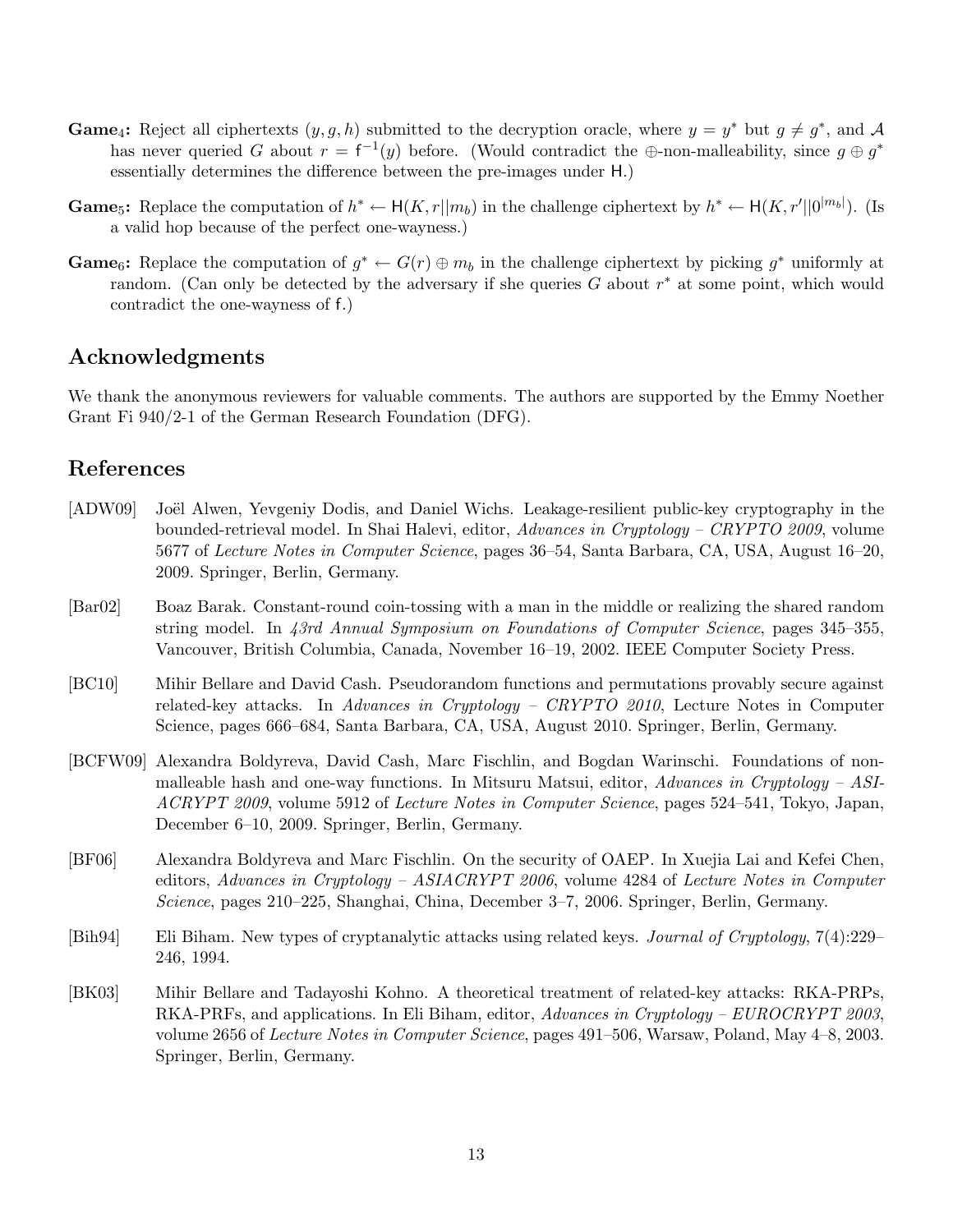- [BK04] Mihir Bellare and Tadayoshi Kohno. Hash function balance and its impact on birthday attacks. In Christian Cachin and Jan Camenisch, editors, Advances in Cryptology – EUROCRYPT 2004, volume 3027 of Lecture Notes in Computer Science, pages 401–418, Interlaken, Switzerland, May 2– 6, 2004. Springer, Berlin, Germany.
- [BR93] Mihir Bellare and Phillip Rogaway. Random oracles are practical: A paradigm for designing efficient protocols. In V. Ashby, editor, ACM CCS 93: 1st Conference on Computer and Communications Security, pages 62–73, Fairfax, Virginia, USA, November 3–5, 1993. ACM Press.
- [BS99] Mihir Bellare and Amit Sahai. Non-malleable encryption: Equivalence between two notions, and an indistinguishability-based characterization. In Michael J. Wiener, editor, Advances in Cryptology – CRYPTO'99, volume 1666 of Lecture Notes in Computer Science, pages 519–536, Santa Barbara, CA, USA, August 15–19, 1999. Springer, Berlin, Germany.
- [Can97] Ran Canetti. Towards realizing random oracles: Hash functions that hide all partial information. In Burton S. Kaliski Jr., editor, Advances in Cryptology – CRYPTO'97, volume 1294 of Lecture Notes in Computer Science, pages 455–469, Santa Barbara, CA, USA, August 17–21, 1997. Springer, Berlin, Germany.
- [CD08] Ran Canetti and Ronny Ramzi Dakdouk. Extractable perfectly one-way functions. In Luca Aceto, Ivan Damgård, Leslie Ann Goldberg, Magnús M. Halldórsson, Anna Ingólfsdóttir, and Igor Walukiewicz, editors, ICALP 2008: 35th International Colloquium on Automata, Languages and Programming, Part II, volume 5126 of Lecture Notes in Computer Science, pages 449–460, Reykjavik, Iceland, July 7–11, 2008. Springer, Berlin, Germany.
- [CHS06] Ran Canetti, Shai Halevi, and Michael Steiner. Mitigating dictionary attacks on password-protected local storage. In Cynthia Dwork, editor, Advances in Cryptology – CRYPTO 2006, volume 4117 of Lecture Notes in Computer Science, pages 160–179, Santa Barbara, CA, USA, August 20–24, 2006. Springer, Berlin, Germany.
- [CV09] Ran Canetti and Mayank Varia. Non-malleable obfuscation. In Omer Reingold, editor, TCC 2009: 6th Theory of Cryptography Conference, volume 5444 of Lecture Notes in Computer Science, pages 73–90. Springer, Berlin, Germany, March 15–17, 2009.
- [DDN00] Danny Dolev, Cynthia Dwork, and Moni Naor. Nonmalleable cryptography. SIAM Journal on Computing, 30(2):391–437, 2000.
- [DDO+01] Alfredo De Santis, Giovanni Di Crescenzo, Rafail Ostrovsky, Giuseppe Persiano, and Amit Sahai. Robust non-interactive zero knowledge. In Joe Kilian, editor, Advances in Cryptology – CRYPTO 2001, volume 2139 of Lecture Notes in Computer Science, pages 566–598, Santa Barbara, CA, USA, August 19–23, 2001. Springer, Berlin, Germany.
- [DG03] Ivan Damgård and Jens Groth. Non-interactive and reusable non-malleable commitment schemes. In 35th Annual ACM Symposium on Theory of Computing, pages 426–437, San Diego, California, USA, June 9–11, 2003. ACM Press.
- [DIO98] Giovanni Di Crescenzo, Yuval Ishai, and Rafail Ostrovsky. Non-interactive and non-malleable commitment. In 30th Annual ACM Symposium on Theory of Computing, pages 141–150, Dallas, Texas, USA, May 23–26, 1998. ACM Press.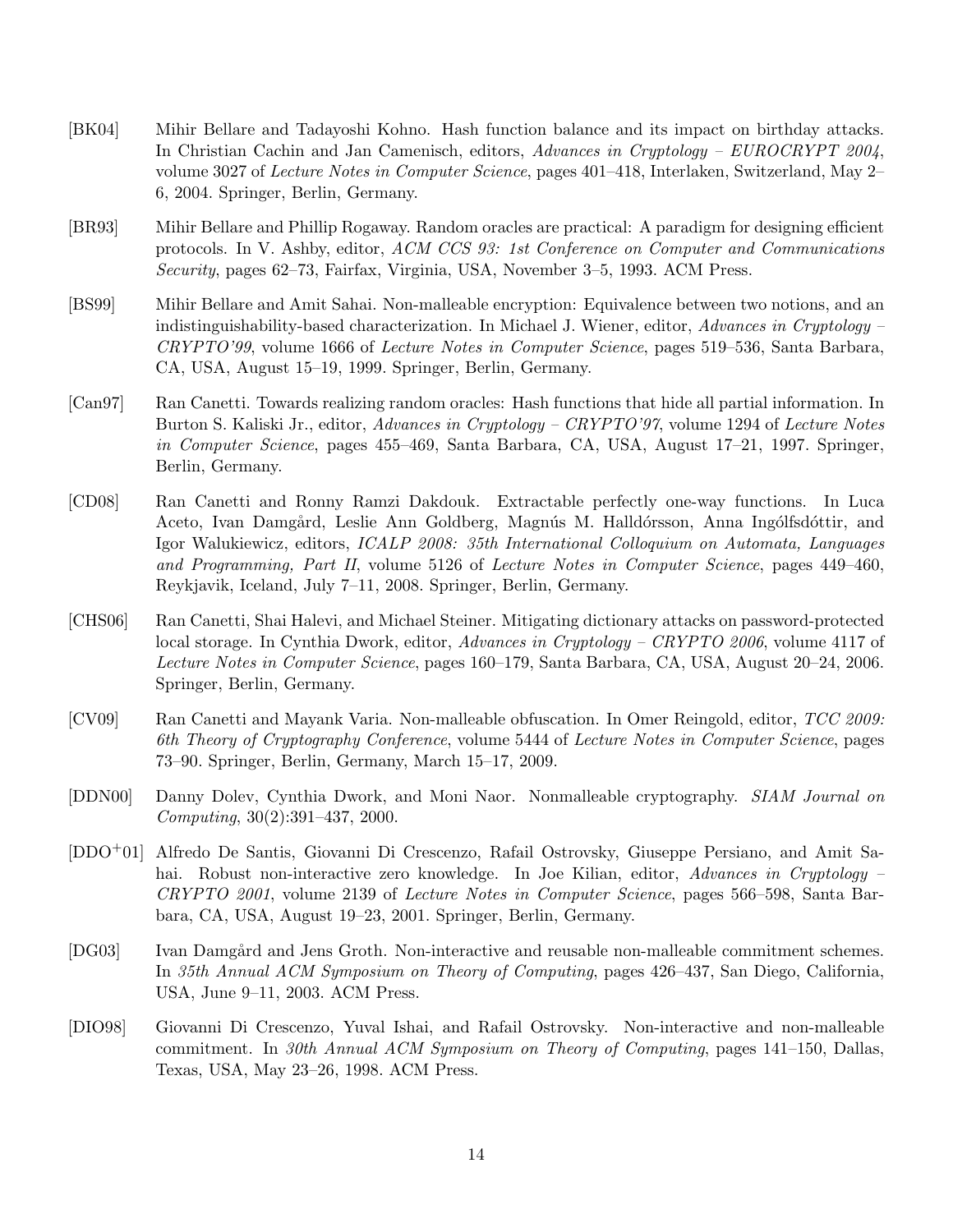- [FF00] Marc Fischlin and Roger Fischlin. Efficient non-malleable commitment schemes. In Mihir Bellare, editor, Advances in Cryptology – CRYPTO 2000, volume 1880 of Lecture Notes in Computer Science, pages 413–431, Santa Barbara, CA, USA, August 20–24, 2000. Springer, Berlin, Germany.
- [Fis08] Marc Fischlin. Security of NMAC and HMAC based on non-malleability. In Tal Malkin, editor, Topics in Cryptology – CT-RSA 2008, volume 4964 of Lecture Notes in Computer Science, pages 138–154, San Francisco, CA, USA, April 7–11, 2008. Springer, Berlin, Germany.
- [FLS+08] Niels Ferguson, Stefan Lucks, Bruce Schneier, Doug Whiting, Mihir Bellare, Tadayoshi Kohno, Jon Callas, and Jesse Walker. The skein hash function family, 2008.
- [Knu92] Lars R. Knudsen. Cryptanalysis of LOKI91. In Jennifer Seberry and Yuliang Zheng, editors, Advances in Cryptology – AUSCRYPT'92, volume 718 of Lecture Notes in Computer Science, pages 196–208, Gold Coast, Queensland, Australia, December 13–16, 1992. Springer, Berlin, Germany.
- [LP09] Huijia Lin and Rafael Pass. Non-malleability amplification. In Michael Mitzenmacher, editor, 41st Annual ACM Symposium on Theory of Computing, pages 189–198, Bethesda, Maryland, USA, May 31 – June 2, 2009. ACM Press.
- [LPTV10] Huijia Lin, Rafael Pass, Wei-Lung Dustin Tseng, and Muthuramakrishnan Venkitasubramaniam. Concurrent non-malleable zero knowledge proofs. In Advances in Cryptology – CRYPTO 2010, Lecture Notes in Computer Science, pages 429–446, Santa Barbara, CA, USA, August 2010. Springer, Berlin, Germany.
- [LPV08] Huijia Lin, Rafael Pass, and Muthuramakrishnan Venkitasubramaniam. Concurrent non-malleable commitments from any one-way function. In Ran Canetti, editor, TCC 2008: 5th Theory of Cryptography Conference, volume 4948 of Lecture Notes in Computer Science, pages 571–588, San Francisco, CA, USA, March 19–21, 2008. Springer, Berlin, Germany.
- [Luc04] Stefan Lucks. Ciphers secure against related-key attacks. In Bimal K. Roy and Willi Meier, editors, Fast Software Encryption – FSE 2004, volume 3017 of Lecture Notes in Computer Science, pages 359–370, New Delhi, India, February 5–7, 2004. Springer, Berlin, Germany.
- [MMO85] Stephen Matyas, Carl Meyer, and Jonathan Oseas. Generating strong one-way functions with cryptographic algorithms. IBM Technical Bulletin, 1985.
- [Nao03] Moni Naor. On cryptographic assumptions and challenges (invited talk). In Dan Boneh, editor, Advances in Cryptology – CRYPTO 2003, volume 2729 of Lecture Notes in Computer Science, pages 96–109, Santa Barbara, CA, USA, August 17–21, 2003. Springer, Berlin, Germany.
- [OPV08] Rafail Ostrovsky, Giuseppe Persiano, and Ivan Visconti. Constant-round concurrent non-malleable zero knowledge in the bare public-key model. In Luca Aceto, Ivan Damgård, Leslie Ann Goldberg, Magnús M. Halldórsson, Anna Ingólfsdóttir, and Igor Walukiewicz, editors, *ICALP 2008: 35th* International Colloquium on Automata, Languages and Programming, Part II, volume 5126 of Lecture Notes in Computer Science, pages 548–559, Reykjavik, Iceland, July 7–11, 2008. Springer, Berlin, Germany.
- [OPV10] Rafail Ostrovsky, Omkant Pandey, and Ivan Visconti. Efficiency preserving transformations for concurrent non-malleable zero knowledge. In Daniele Micciancio, editor, TCC 2010: 7th Theory of Cryptography Conference, volume 5978 of Lecture Notes in Computer Science, pages 535–552, Zurich, Switzerland, February 9–11, 2010. Springer, Berlin, Germany.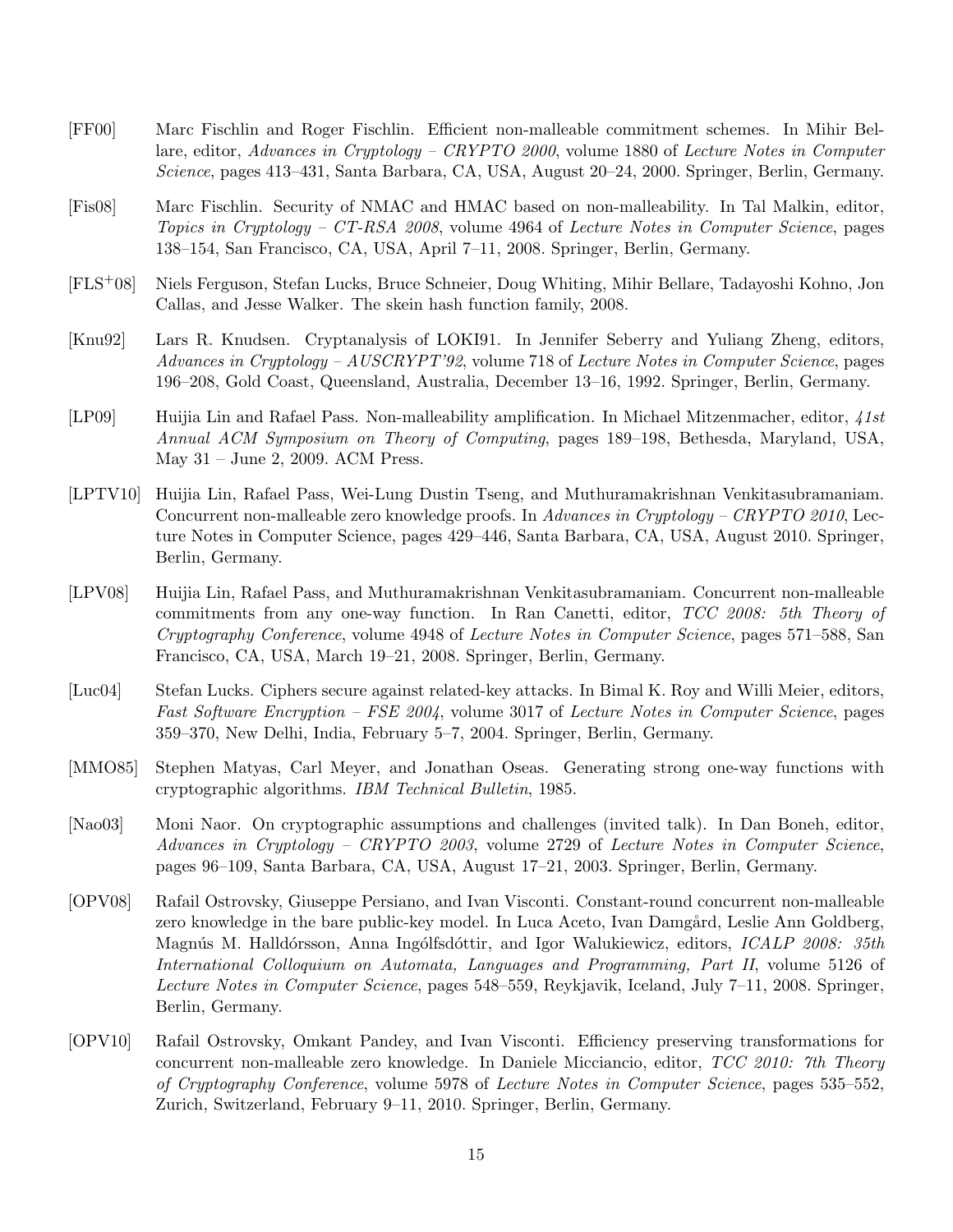- [PGV94] Bart Preneel, Ren´e Govaerts, and Joos Vandewalle. Hash functions based on block ciphers: A synthetic approach. In Douglas R. Stinson, editor, Advances in Cryptology – CRYPTO'93, volume 773 of Lecture Notes in Computer Science, pages 368–378, Santa Barbara, CA, USA, August 22–26, 1994. Springer, Berlin, Germany.
- [PPV08] Omkant Pandey, Rafael Pass, and Vinod Vaikuntanathan. Adaptive one-way functions and applications. In David Wagner, editor, Advances in Cryptology – CRYPTO 2008, volume 5157 of Lecture Notes in Computer Science, pages 57–74, Santa Barbara, CA, USA, August 17–21, 2008. Springer, Berlin, Germany.
- [PR05a] Rafael Pass and Alon Rosen. Concurrent non-malleable commitments. In 46th Annual Symposium on Foundations of Computer Science, pages 563–572, Pittsburgh, PA, USA, October 23–25, 2005. IEEE Computer Society Press.
- [PR05b] Rafael Pass and Alon Rosen. New and improved constructions of non-malleable cryptographic protocols. In Harold N. Gabow and Ronald Fagin, editors, 37th Annual ACM Symposium on Theory of Computing, pages 533–542, Baltimore, Maryland, USA, May 22–24, 2005. ACM Press.
- [Sah99] Amit Sahai. Non-malleable non-interactive zero knowledge and adaptive chosen-ciphertext security. In 40th Annual Symposium on Foundations of Computer Science, pages 543–553, New York, New York, USA, October 17–19, 1999. IEEE Computer Society Press.
- [Sho01] Victor Shoup. OAEP reconsidered. In Joe Kilian, editor, Advances in Cryptology CRYPTO 2001, volume 2139 of Lecture Notes in Computer Science, pages 239–259, Santa Barbara, CA, USA, August 19–23, 2001. Springer, Berlin, Germany.

### A  $\Phi$ -Non-Malleability  $\Rightarrow$  Simulation-Based Non-Malleability

#### A.1 Proofs

Recall that we would like to show that non-malleability of  $\mathcal F$  implies non-malleability of  $\mathcal G$  which leaks one input bit:

*Proof.* Assume F is  $\Phi$ -non-malleable, but G is not  $\Phi$ -non-malleable, then some PPT algorithm  $A = (A_d, A_y)$ exists such that  $\Pr[\mathbf{Exp}_{\mathcal{G},\mathcal{A}}^{\Phi \mathsf{nm}}(\lambda) = 1] = 1/\mathsf{poly}(\lambda)$ . We construct  $\mathcal{A}' = (\mathcal{A}'_d, \mathcal{A}'_y)$  by  $\mathcal{A}'_d := \mathcal{A}_d$  and  $\mathcal{A}'_y$  as follows. On input  $(y, h_x, st)$ , it runs  $\mathcal{A}_y(y||b, h_x, st)$  as a black-box, where  $b \in \{0, 1\}$  is chosen uniformly at random. The output of  $\mathcal{A}'_y$  is defined to be the output of  $\mathcal{A}_y$  with the difference that the rightmost bit of  $y^*$  is truncated.

Both stages of  $\mathcal{A}'$  are clearly efficient since they run PPT algorithms  $\mathcal{A}$  plus one coin toss. Independently of distribution X, the probability that  $b = x_1$  is exactly  $\frac{1}{2}$ . In this case,  $y||b$  is in the range of G under X, which is precisely what  $\mathcal{A}_y$  expects. Furthermore, since  $HVf(K, x, y) = HVf(K, x, y) \wedge (b = x_1) = GVf(K, x, y||b)$  it follows that  $\text{Exp}_{\mathcal{F},\mathcal{A}}^{\Phi \text{nm}}(\lambda) = \text{Exp}_{\mathcal{G},\mathcal{A}}^{\Phi \text{nm}}(\lambda)$  in this case. Hence, we have

$$
\Pr\left[\mathbf{Exp}^{\Phi \mathsf{nm}}_{\mathcal{F},\mathcal{A}'}(\lambda)\right] \geq \frac{1}{2} \cdot \Pr\left[\mathbf{Exp}^{\Phi \mathsf{nm}}_{\mathcal{G},\mathcal{A}}(\lambda) = 1\right] = \frac{1}{2 \cdot \mathsf{poly}(\lambda)}.
$$

This contradicts our assumption that  $\mathcal F$  is  $\Phi$ -non-malleable, thus  $\mathcal A$  cannot exist and  $\mathcal G$  must be  $\Phi$ -non-malleable.  $\Box$ 

The proof of Proposition 3.7 now shows that  $\mathcal G$  can be used to separate  $\Phi$ -non-malleability from simulationbased non-malleability.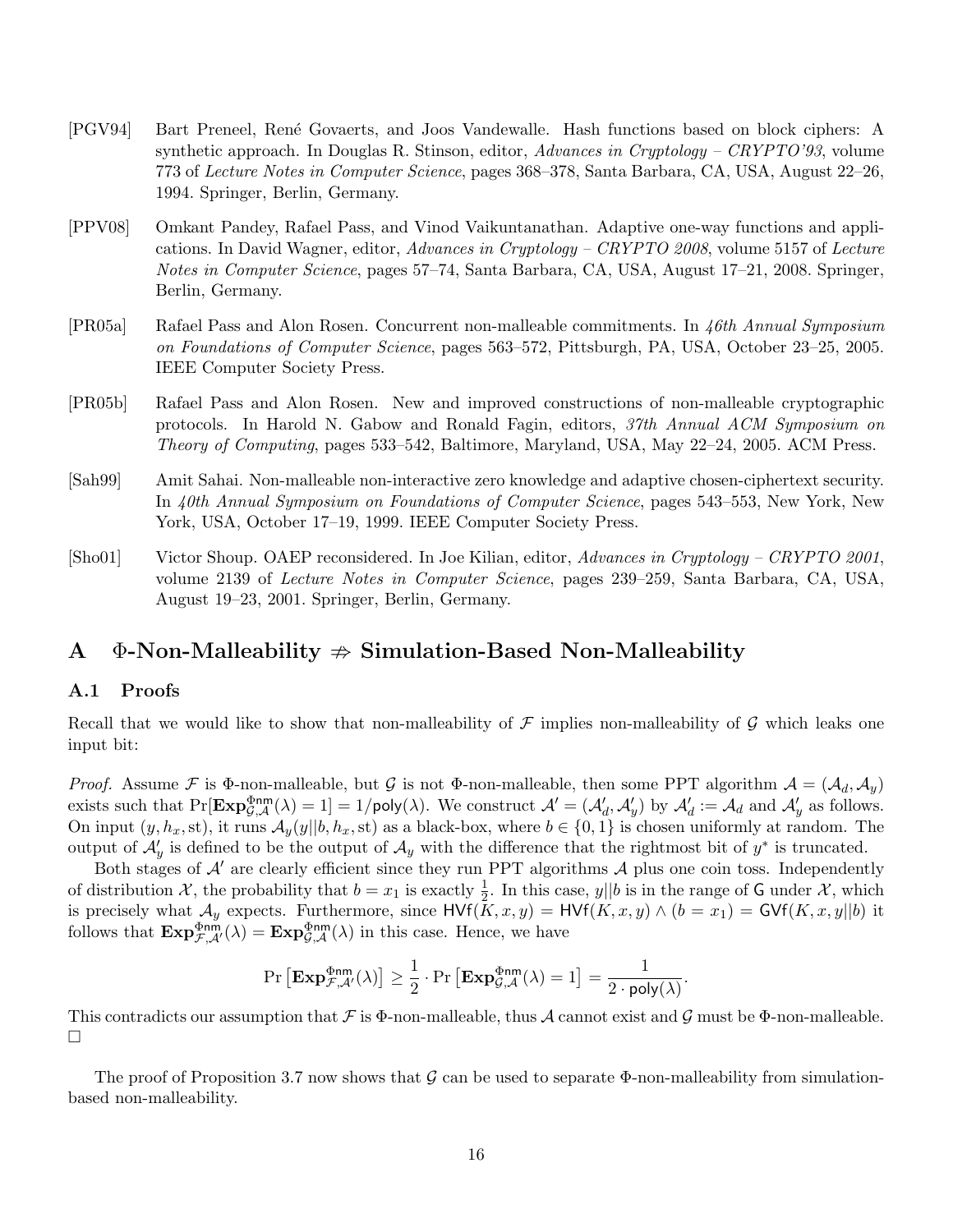*Proof.* Fix some relation  $R_1 \in \mathcal{R}$  as in the proposition and construct  $\mathcal{A} = (\mathcal{A}_d, \mathcal{A}_y, \mathcal{A}_x)$  as follows. Algorithm  $\mathcal{A}_d$ on input K outputs the uniform distribution X and the empty state. On input  $(y, h_x, st_d)$  algorithm  $\mathcal{A}_y$  samples  $x^* \leftarrow \mathcal{X}$  and manipulates the first bit such that  $x_1^* = y_n$ . It then eventually outputs  $(\mathsf{G}(K, x^*), x^*) = (y^*, s(y), y)$ . Finally, algorithm  $\mathcal{A}_x$  outputs  $(st_y, r) = (x^*, 0)$  for input  $(x, st_y)$ .

Algorithm A is obviously efficient. We now analyze the probability that  $\mathbf{Exp}_{\mathcal{G},\mathcal{A}}^{nmh-1}(\lambda)$  returns 1. It is easy to see that  $R_1(\mathcal{X}, x, x^*, r)$  holds since we have  $x_1 = y_n = x_1^*$  and  $\mathcal{A}_d$  always outputs the uniform distribution; the value r can be ignored for this relation. The verification,  $\mathsf{GVf}(K, x^*, y^*) = \mathsf{GVf}(K, x^*, \mathsf{G}(K, x^*)) = 1$ , holds by correctness since  $\mathcal{A}_y$  calculates  $y^*$  by evaluating the hash function. Lastly, the probability that  $(x, y) = (x^*, y^*)$ is negligible in  $\lambda$  since  $\lambda - 1$  bits of both x and  $x^*$  are selected independently and uniformly at random. Hence, it follows that  $\Pr[\mathbf{Exp}_{\mathcal{G}, \mathcal{A}}^{nmh-1}(\lambda) = 1] = 1 - \mathsf{negl}(\lambda).$ 

Consider now any simulator  $S$  for attacker  $A$ . Since the simulator does not have any information about x, its success to find a valid  $x^*$  (in terms of relation  $R_1$ ) depends solely on the ability that  $\mathcal{S}_x$  correctly guesses  $x_1$ . But since X is required to be the uniform distribution, this probability is exactly  $\frac{1}{2}$  and thus  $Pr[\mathbf{Exp}_{\mathcal{G},\mathcal{S}}^{nmh-0}(\lambda)=1]=\frac{1}{2}$ . For the difference we then have

$$
\left| \Pr \left[ \mathbf{Exp}_{\mathcal{G},\mathcal{A}}^{nmh-1}(\lambda) = 1 \right] - \Pr \left[ \mathbf{Exp}_{\mathcal{G},\mathcal{S}}^{nmh-0}(\lambda) = 1 \right] \right| = \left| \frac{1}{2} - \mathsf{negl}(\lambda) \right|
$$

which is not negligible. Hence  $\mathcal G$  is not non-malleable.

#### A.2 Collision Resistance and One-Wayness

As mentioned in the introduction, collision resistance does not necessarily imply ⊕-non-malleability. More precisely, if ⊕-non-malleable hash functions exist, then there exists a function which is ⊕-non-malleable but not collision resistant. For example, one such function is  $G(x||b) := H(x)||b$  for  $b \in \{0,1\}$ . Intuitively, this function leaks one bit of the input which it does not use for the actual evaluation of H.

It is easy to verify that if H is a collision-resistant hash function, then G is still collision-resistant. Assume towards contradiction that G is not collision resistant and an attacker exists which is able to generate a collision with preimages  $x_1||b \neq x_2||b$ . Note that last bit is identical since it is part of the output. Hence we have  $H(x_1) = H(x_2)$ , but this is a collision under H. This contradicts our assumption that H is collision resistant and thus the attacker cannot exist.

On the other hand, G is trivially malleable. Given any image, an attacker may simply flip the last bit, knowing that this also flips the last bit of the according preimage. In the case of ⊕-non-malleability this translates to an attacker that outputs  $(y^*, \delta) = (y \oplus 00 \dots 01, 00 \dots 01)$  and succeeds unconditionally in the experiment.

A similar argument applies to the one-way property of hash functions. Using the same idea as above, it is possible to show that one-way hash functions are not necessarily non-malleable.

### B Results for Matyas-Meyer-Oseas

The section presents the formal analysis of the counterexample claim in Section 4 about MMO not necessarily providing  $\oplus$ -non-malleability. We first define hash- $\oplus$ -composition and give the technical construction of h'.

Construction B.1 (Hash-⊕-Composition) If  $\mathcal{F} = (FK, F, FVf)$  is a hash function, then the hash-⊕-composition (with respect to F) is constructed by  $\mathcal{F}^{\oplus} := (\mathsf{FK}, \mathsf{F}^{\oplus}, \mathsf{FVf}^{\oplus})$  where  $\mathsf{F}^{\oplus}(K, x) := \mathsf{F}(K, x) \oplus x$  and  $\mathsf{FVf}^{\oplus}(K, x, y) :=$  $FVf(K, x, y \oplus x)$ .

**Construction B.2** Let  $\mathcal{F} = (FK, F, FVf)$  and  $\mathcal{U} = (UK, U, UVf)$  denote hash functions where  $F : \{0, 1\}^{2n} \to$  $\{0,1\}^n$  and  $\mathsf{U}: \{0,1\}^{2n} \to \{0,1\}^{2n}$  for some  $n \in \mathbb{N}$ . Construct  $\mathcal{G} = (\mathsf{G}\mathsf{K}, \mathsf{G}, \mathsf{G}\mathsf{V}\mathsf{f})$  as follows.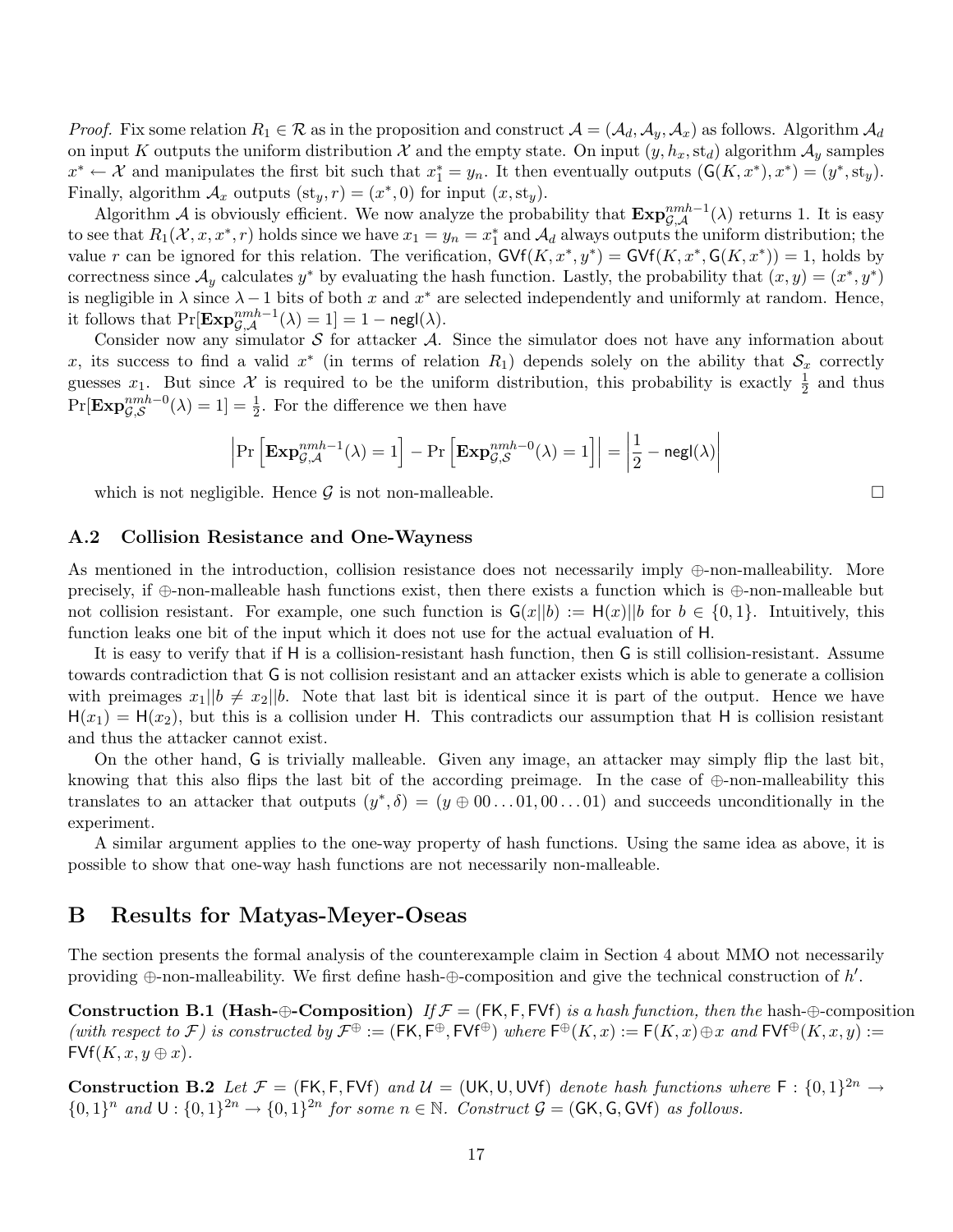- GK on input  $1^{\lambda}$  outputs  $FK(1^{\lambda})||UK(1^{\lambda})$ .
- G parses input  $(K, x)$  as  $(K_F||K_U, x_0||x_1)$  where  $|x_0| = |x_1|$ and outputs  $\mathsf{U}(K_U, x_0) \oplus (\mathsf{F}(K_F, x_0)||\mathsf{F}(K_F, x_1))||x_0 \oplus x_1$ .
- GVf parses input  $(K, x, y)$  as  $(K_F||K_U, x_0||x_1, y_0||y_1||y_2)$  where  $|x_0| = |x_1|$  and  $2|y_0| = 2|y_1| = |y_3|$ . It outputs 1 if, and only if,

 $UVf(K_{11}, x_0, y_0||y_1 \oplus F(K_{F}, x_0)||F(K_{F}, x_1))$  $\wedge$  FVf $(K_F, x_0, \text{split}(0, \mathsf{U}(K_H, x_0) \oplus y_0))$  $\wedge$  FVf $(K_F, x_1, \text{split}(1, \mathsf{U}(K_H, x_0) \oplus y_1))$  $\wedge \quad y_3 = (x_0 \oplus x_1).$ 

This construction is ⊕-non-malleable under certain assumptions, most notably if the distribution of preimages is uniform. We capture this by defining a class of *uniform attackers* that, when prompted to output a distribution, always output the uniform distribution. We furthermore assume that all algorithms of the ⊕-non-malleability experiment have access to the Random Oracle used in the proposition.

**Proposition B.3** For a uniform attacker the following holds. If  $\mathcal F$  is a  $\bigoplus$ -non-malleable hash function with respect to hint =  $\emptyset$  and U is modeled as a Random Oracle, then Construction B.2 is  $\oplus$ -non-malleable with respect to hint  $=\emptyset$ .

*Proof.* Assume towards contradiction that an efficient uniform attacker A against  $\mathcal{G}$  (as in Construction B.2) exists such that  $Pr[\mathbf{Exp}_{\mathcal{G},\mathcal{A}}(\lambda) = 1]$  is non-negligible in  $\lambda$ . Construct  $\mathcal{A}' = (\mathcal{A}'_d, \mathcal{A}'_y)$  as follows.

Algorithm  $\mathcal{A}'_d$  on input K runs PPT algorithm  $\mathcal{A}_d(K||UK(1^{\lambda}))$  and processes its output  $(\mathcal{X}, \text{st}_d)$  by discarding distribution  $\chi$ .  $\mathcal{A}'_d$  then outputs  $(\mathcal{X}_u, \text{std})$ , where  $\mathcal{X}_u$  denotes the uniform distribution over the domain of F, i.e. over  $\{0,1\}^{2n}$ .

On the second stage of the attack,  $\mathcal{A}'_y$  receives an image y of F and hint  $h_x$ . It samples two values  $x'_0, x'_1$ from  $\mathcal{X}_u$  and calculates y' in the following way. A decision bit  $b \in \{0,1\}$  is picked uniformly at random. If  $b = 0$ , let  $y' = U(K_U, x'_0) \oplus (y || F(K_F, x'_1)) || x'_0 \oplus x'_1$ , otherwise, if  $b = 1$ , let  $U(K_U, x'_0) \oplus (F(K_F, x'_0) || y) || x'_0 \oplus x'_1$ .  $\mathcal{A}'_y$  then runs  $\mathcal{A}_y(y', h_x, \text{st}_d)$  to obtain  $(y^*, \delta)$  and finally outputs (split $(b, y^*)$ , split $(b, \delta)$ ).

It is evident that both stages of  $A'$  run in probabilistic polynomial time since they run one stage of PPT algorithm  $A$  and execute efficient operations only. Since we assume that the preimages of  $G$  and  $F$  are both uniformly distributed (but different in size),  $\mathcal{A}'_d$  may simply discard X over  $\{0,1\}^{4n}$  and output the uniform distribution  $\mathcal{X}_u$  over  $\{0,1\}^{2n}$ .

For  $\mathcal{A}_y$ , image y' is distributed exactly as it expects: The first half of y' is padded by oracle U and thus truly random unless given  $x'_0$ ; the second half,  $x'_0 \oplus x'_1$ , is sampled from the uniform distribution. Since the first half of y' contains  $F(K_F, x_0) = y$  instead of  $F(K_F, x_0')$ , algorithm  $\mathcal{A}_y$  may fail if it guesses the padding. But since U is a random oracle, this only happens if  $\mathcal{A}_y$  queries the oracle for  $x'_0$ . The probability for this event is negligible since  $\mathcal{A}_y$  learns nothing about  $x'_0$  from  $x'_0 \oplus x'_1$  given that  $x'_1$  is picked uniformly at random.

Furthermore,  $\mathcal{A}'_y$  may fail to output a valid difference  $\delta' = \mathsf{split}(b, \delta)$  if all 1-bits are located in the split-off half. In this case we have  $\delta' = 0^{\lambda}$  and  $\mathcal{A}'_y$  cannot succeed because the experiment rejects the trivial empty difference. We provide a conservative worst case bound for the probability of this event. Assume that the hamming weight of  $\delta$  is 1, i.e., the difference is given by one bit only. This reflects a worst case in the sense that it is the minimum number of 1-bits in the difference; adding more 1-bits can only sustain or increase the probability that these bits spread over both halves of  $\delta$ . Let left denote the event that the difference is contained in the left half of  $\delta$  (and  $\neg$ left in the right half). Algorithm  $\mathcal{A}'_y$  receives a usable difference with probability  $Pr[left|b=0] + Pr[\neg left|b=1]$  from  $A_y$ . However,  $A_y$  does neither know b nor is it able to deduce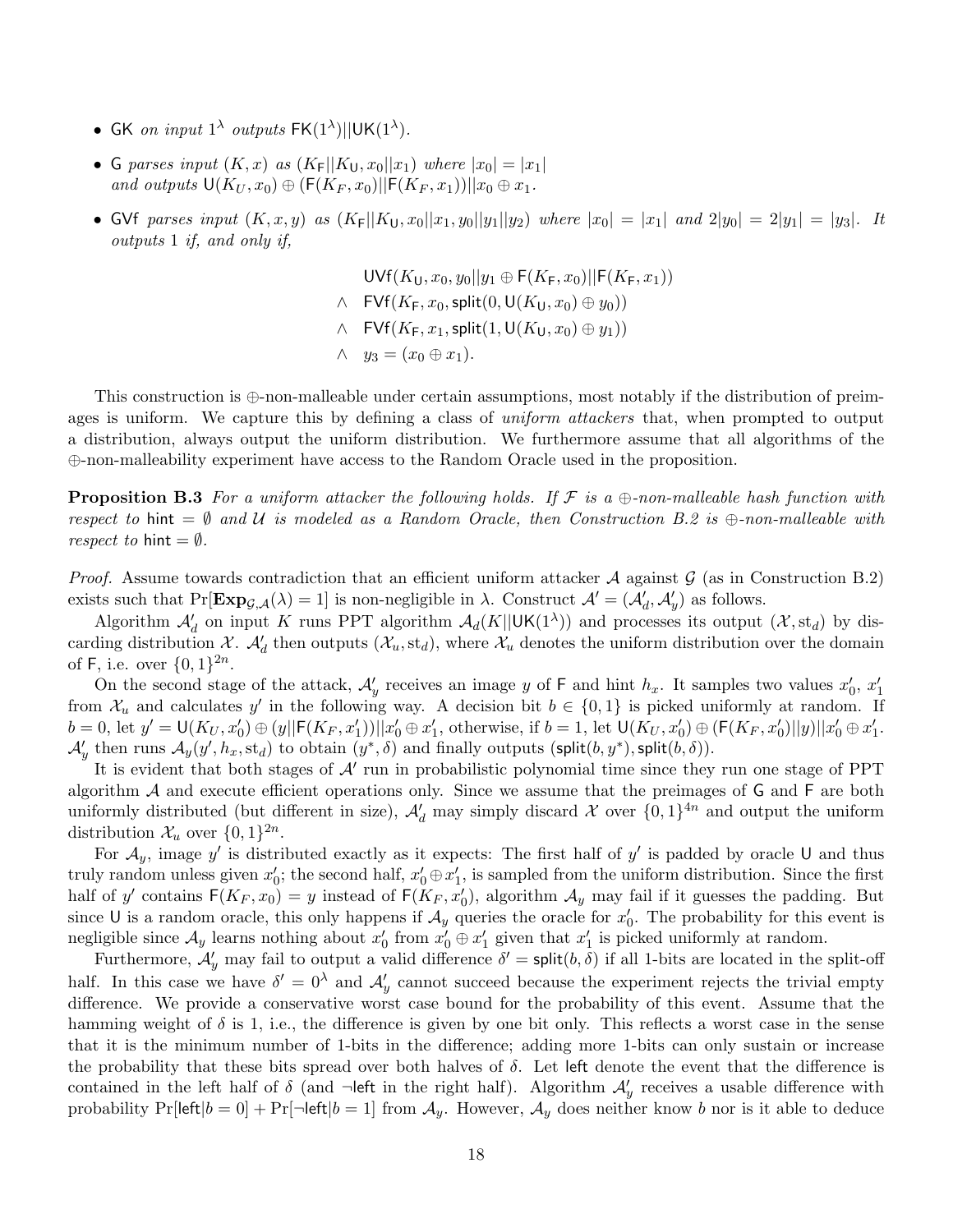its value from image  $y'$ : value b only affects the left half of  $y'$ , but it is padded by oracle U. Thus we may view this probability unconditional and have  $Pr[left] Pr[b = 0] + Pr[\neg left] Pr[b = 1] = \frac{1}{2}$ . The overall lower bound on the probability for  $\mathcal{A}'$  to succeed is then

$$
\Pr\left[\mathbf{Exp}_{\mathcal{F},\mathcal{A}'}(\lambda) = 1\right] \ge \frac{1}{2} \Pr\left[\mathbf{Exp}_{\mathcal{G},\mathcal{A}}(\lambda) = 1\right],
$$

which is not negligible in  $\lambda$ . But this contradicts the assumption that  $\mathcal F$  is  $\oplus$ -non-malleable.

To complete our example, it remains to show that G becomes  $\oplus$ -malleable once used as the inner function of the hash-⊕-composition. We omit a formal proof here, since  $\mathcal G$  is constructed in a way that makes it rather trivial.

**Proposition B.4** Let G, as defined in Construction B.2, denote an  $\oplus$ -non-malleable function. If G is used within the hash-⊕-composition, then the resulting function H is not  $\oplus$ -non-malleable.

To see why this proposition holds, consider that the images of  $H$  are of the following form:

$$
y = H(K_H, x)
$$
  
=  $G(K_G, x) \oplus x$   
=  $x_0 \oplus U(K_U, x_0) \oplus (F(K_F, x_0)||F(K_F, x_1))||x_0 \oplus x_1 \oplus x_1$ 

This design is clearly insecure, because  $x_1$  on the right-hand side is canceled out and thus  $x_0$  is disclosed. While this disclosure is not a problem with regard to collision resistance or one-wayness in a theoretical sense  $(x_1)$  is still unknown and "secured" by  $\mathcal{F}$ ), it is fatal for  $\oplus$ -non-malleability. Since the second stage  $\mathcal{A}_y$  of an attacker against  $\oplus$ -non-malleability learns  $x_0$  from y in this scheme, it may also cancel out  $x_0$  in the left half and evaluate U. Then,  $\mathcal{A}_y$  is able to calculate y' by discarding  $F(K_F, x_0)$  and replacing it by  $F(K_F, x_0 \oplus \delta)$  for some arbitrary  $\delta \neq 0^{\lambda}$ . Adding U and  $x_0 \oplus \delta$  again yields

$$
y' = x_0 \oplus \delta \oplus \mathsf{U}(K_U, x_0 \oplus \delta) \oplus (\mathsf{F}(K_F, x_0 \oplus \delta)||\mathsf{F}(K_F, x_1))||x_0 \oplus \delta.
$$

An attacker then simply outputs  $\mathcal{A}_y$  outputs  $(y', \delta || 0^{2n})$  in the ⊕-non-malleability game and succeeds unconditionally. The function H is therefore not  $\oplus$ -non-malleable even though it is built from a  $\oplus$ -non-malleable function.

# C Proof of Theorem 5.2 (BR Encryption)

*Proof.* Fix an arbitrary adversary  $A$  against IND-CCA of the scheme. We consider a sequence of games  $GAME<sub>0</sub>, GAME<sub>1</sub>, \ldots$ , starting with the original attack in  $GAME<sub>0</sub>$ , and slightly changing the adversary's environment in each game hop such that the adversary's output behavior does not change significantly. We eventually reach a game where the adversary cannot perform better than by guessing the secret bit b, concluding that the adversary cannot have a significant advantage in the original attack.

In all games we denote by  $(y^*, g^*, h^*)$  the components of the challenge ciphertext returned to A on submitting two equal-length messages  $m_0, m_1$  (even if the ciphertext is not computed according to the scheme's description in some games). The games are then given as follows:

**Game**<sub>0</sub>: Corresponds to the original attack of the adversary  $A$ .

**Game**<sub>1</sub>: Reject all ciphertexts  $(y, g, h)$  submitted to the decryption oracle, where  $y \neq y^*$  and A has never queried G about  $r = f^{-1}(y)$  before (including the case that y is not in the range of f).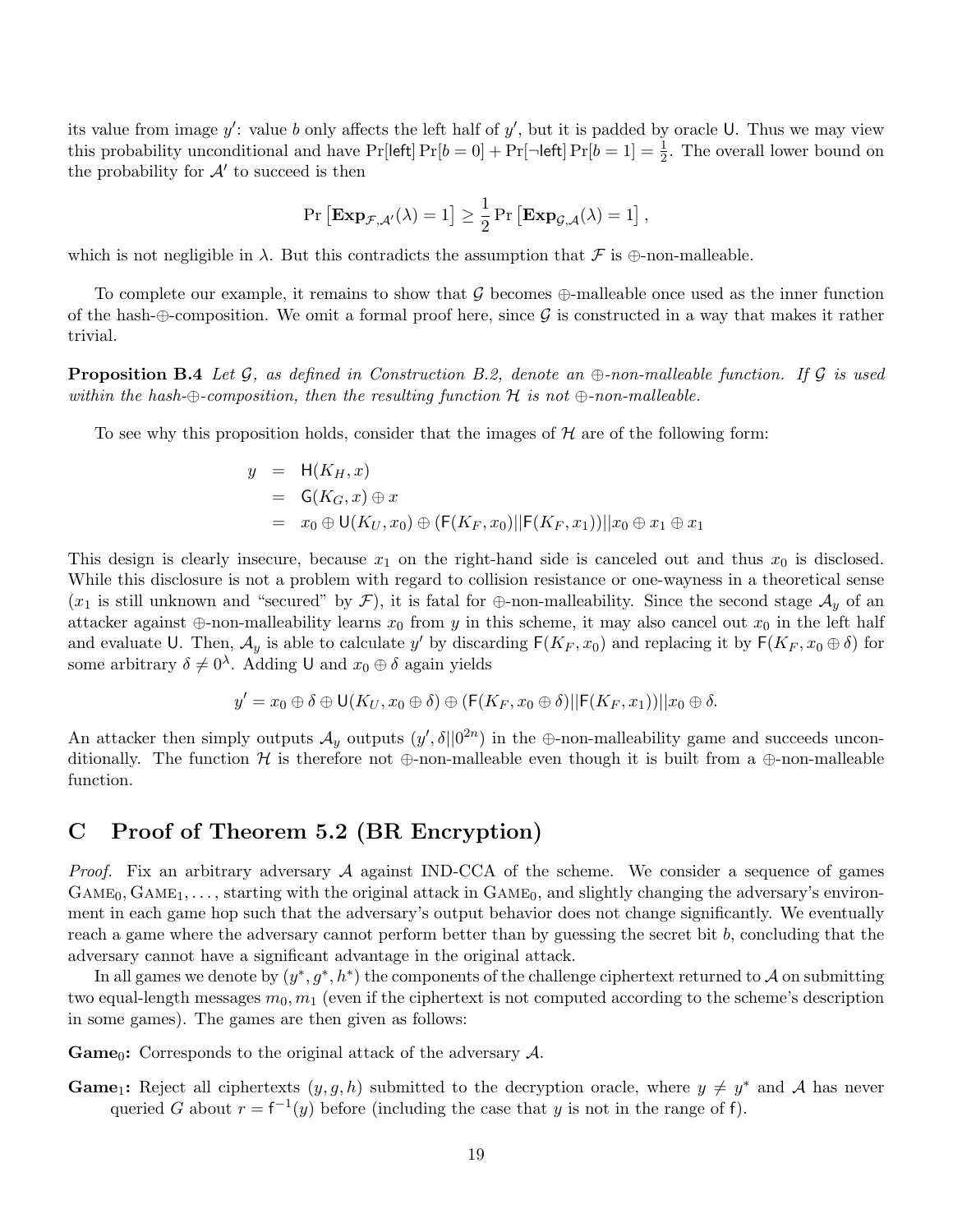- **Game**<sub>2</sub>: Reject all ciphertexts  $(y, g, h)$  submitted to the decryption oracle before receiving the challenge ciphertext, where  $y = y^*$ .
- **Game**<sub>3</sub>: Reject all ciphertexts  $(y, g, h)$  submitted to the decryption oracle, where  $y = y^*$ ,  $g = g^*$  and  $h \neq h^*$ (queries after receiving the challenge ciphertext, where also  $h = h^*$ , are not allowed).
- **Game**<sub>4</sub>: Reject all ciphertexts  $(y, g, h)$  submitted to the decryption oracle, where  $y = y^*$  but  $g \neq g^*$ , and A has never queried G about  $r = f^{-1}(y)$  before.
- Note: At this point we can simulate decryption queries by table-lookups in  $\mathcal{A}$ 's queries to oracle  $G$ .
- **Game**<sub>5</sub>: Replace the computation of  $h^* \leftarrow H(K, r||m_b)$  in the challenge ciphertext by  $h^* \leftarrow H(K, r'||0^{|m_b|})$ .
- **Game**<sub>6</sub>: Replace the computation of  $g^* \leftarrow G(r) \oplus m_b$  in the challenge ciphertext by picking  $g^*$  uniformly at random.

Next we show that each transition does not change the adversary's output behavior significantly.

From Game<sub>0</sub> to Game<sub>1</sub>. The only difference in the games can origin from a valid ciphertext which the decryption oracle would decrypt correctly in the attack (and where in particular  $r = f^{-1}(y)$  exists), which we now reject in  $GAME_1$ .

Note that this cannot decrease the adversary's advantage significantly, because the probability that for such queries h is a valid hash value is negligible. This can be seen as follows. If the probability was not negligible, we could devise an algorithm against  $\oplus$ -non-malleability. This algorithms initially receives a key K of the hash function, including some f' which it ignores, and instead picks a new f. With the help of the self generated  $f^{-1}$  it runs a simulation of the adversary up to point where the adversary submits the first of such decryption queries. Then our algorithm recovers r and outputs the distribution X returning  $r||m$  for random  $m \in \{0,1\}^{\ell}$  with super-logarithmic min-entropy. Ignore hint<sub>BR</sub> =  $f'(r)$  and instead output the hash value h in the decryption query together with  $\delta = 0^{|r|} ||z$  for random  $z \leftarrow \{0,1\}^{\ell}$ . Note that, since the adversary has not queried G about r so far, it follows that  $m = G(r) \oplus g$  is random, and so is the m-part in  $m \oplus \delta$ . It follows that the non-malleability adversary here wins with non-negligible probability, by assumption about the encryption adversary making such a valid decryption query with non-negligible probability.

From Game<sub>1</sub> to Game<sub>2</sub>. The next transition is easily shown to essentially preserve the adversary's behavior. The probability that any of the at most polynomial decryption queries before the challenge ciphertext already contains  $y^*$  is negligible. Else inverting  $y^*$  under f for random input would succeed with non-negligible probability.

From Game<sub>2</sub> to Game<sub>3</sub>. This change is rather syntactical. Since we assume the hash function verification to recompute the has value and to compare it to a given value, any ciphertext with  $h \neq h^*$  for the same  $m = m^*, r = r^*$  (because  $y = y^*, g = g^*$ ) must be invalid.

From Game<sub>3</sub> to Game<sub>4</sub>. Suppose now that the adversary in GAME<sub>3</sub> submits a valid ciphertext with  $y = y^*$ but  $g \neq g^*$  without having queried G about r before. Let  $m = G(r) \oplus g$ . In particular, it must then hold that  $HVf(K, r|m, h) = 1$ . We construct a successful adversary B against  $\oplus$ -non-malleability as follows. In the first stage  $\mathcal{B}_d$  receives a key K (and a description f) as input. It runs adversary A in GAME<sub>3</sub> up to the point where the adversary outputs  $m_0, m_1$ . Algorithm  $\mathcal{B}_d$  uses lazy sampling to simulate G and answers all decryption queries by looking up the right values r in the list of G-queries; if for some query algorithm  $\mathcal{B}_d$  does not find